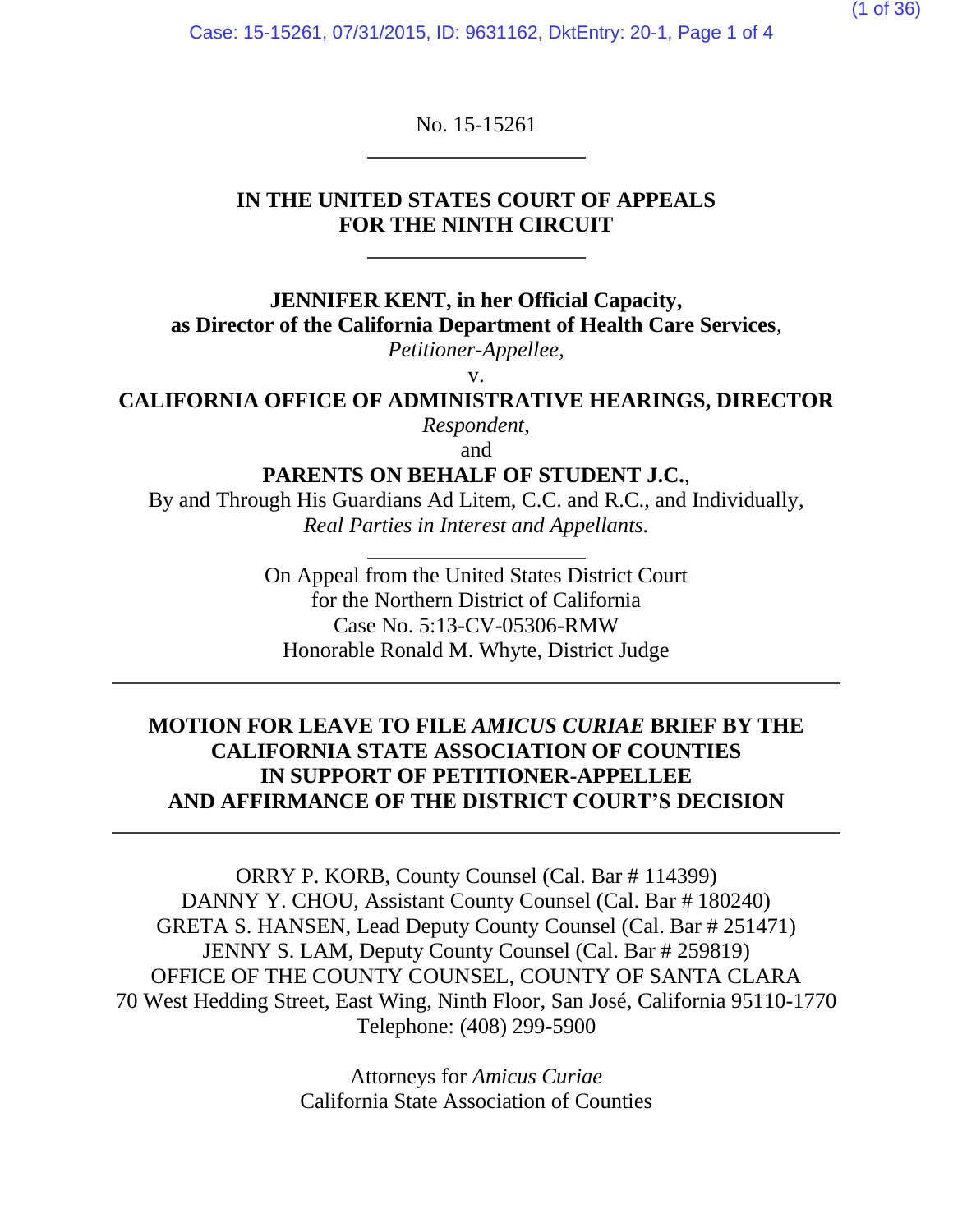#### **I.**

#### **MOTION FOR LEAVE TO FILE** *AMICUS CURIAE* **BRIEF**

Pursuant to Rule 29(b) of the Federal Rules of Appellate Procedure, the California State Association of Counties ("CSAC") respectfully moves for leave to file the attached *amicus curiae* brief in support of Petitioner-Appellee Jennifer Kent, in her official capacity as Director of the Department of Health Care Services ("DHCS"). CSAC sought the consent of all parties in this case, but the Appellants and Real Parties in Interest did not consent.

#### **II.**

### **INTERESTS OF** *AMICUS CURIAE*

CSAC is a non-profit corporation with a membership consisting of all 58 counties in California. CSAC sponsors a Litigation Coordination Program, which is administered by the County Counsels' Association of California and overseen by the Association's Litigation Overview Committee, comprised of county counsels throughout the state. The Litigation Overview Committee monitors litigation of concern to counties statewide and has determined that member counties have a substantial interest in this case.

Counties provide essential services for the health, safety, and welfare of our residents. Together with DHCS, counties administer the California Children's Services ("CCS") program at issue in this case. CCS provides diagnostic and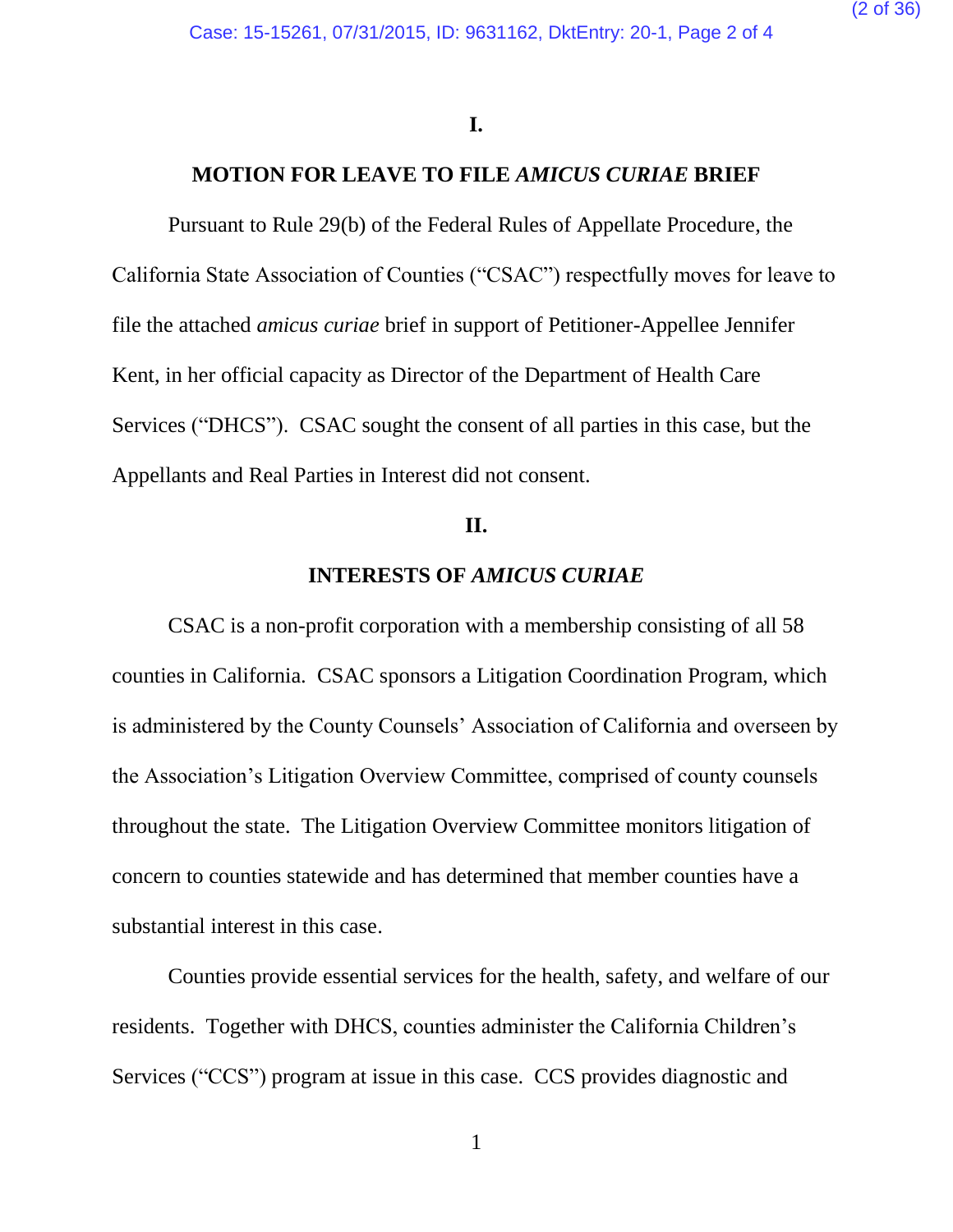treatment services, medical case management, and medically necessary physical and occupational therapy when prescribed to children with qualifying conditions, at no cost to the children or their families.

Reversal of the district court's decision in this case would have broad ramifications for the counties' operation of CCS throughout California. This appeal concerns Appellants' attempt to obtain more services than were determined to be medically necessary by CCS. The case calls into question the proper agency to provide any additional services necessary for Appellants' child, as well as the appeal process that should have been used to challenge CCS' determination of medical necessity. CSAC has a substantial interest in ensuring that its member counties continue to provide medically necessary services in accordance with CCS' legal mandate, funding streams, and medical expertise.

#### **III.**

#### **REASONS WHY FILING AN** *AMICUS CURIAE* **BRIEF IS DESIRABLE**

Based on the counties' experience administering CCS over the last several decades, the attached *amicus curiae* brief provides the Court with the counties' understanding of the historical and legal framework in which services are provided to children with disabilities, as well as the likely consequences that reversal of the district court's decision would have for CCS operations and funding, families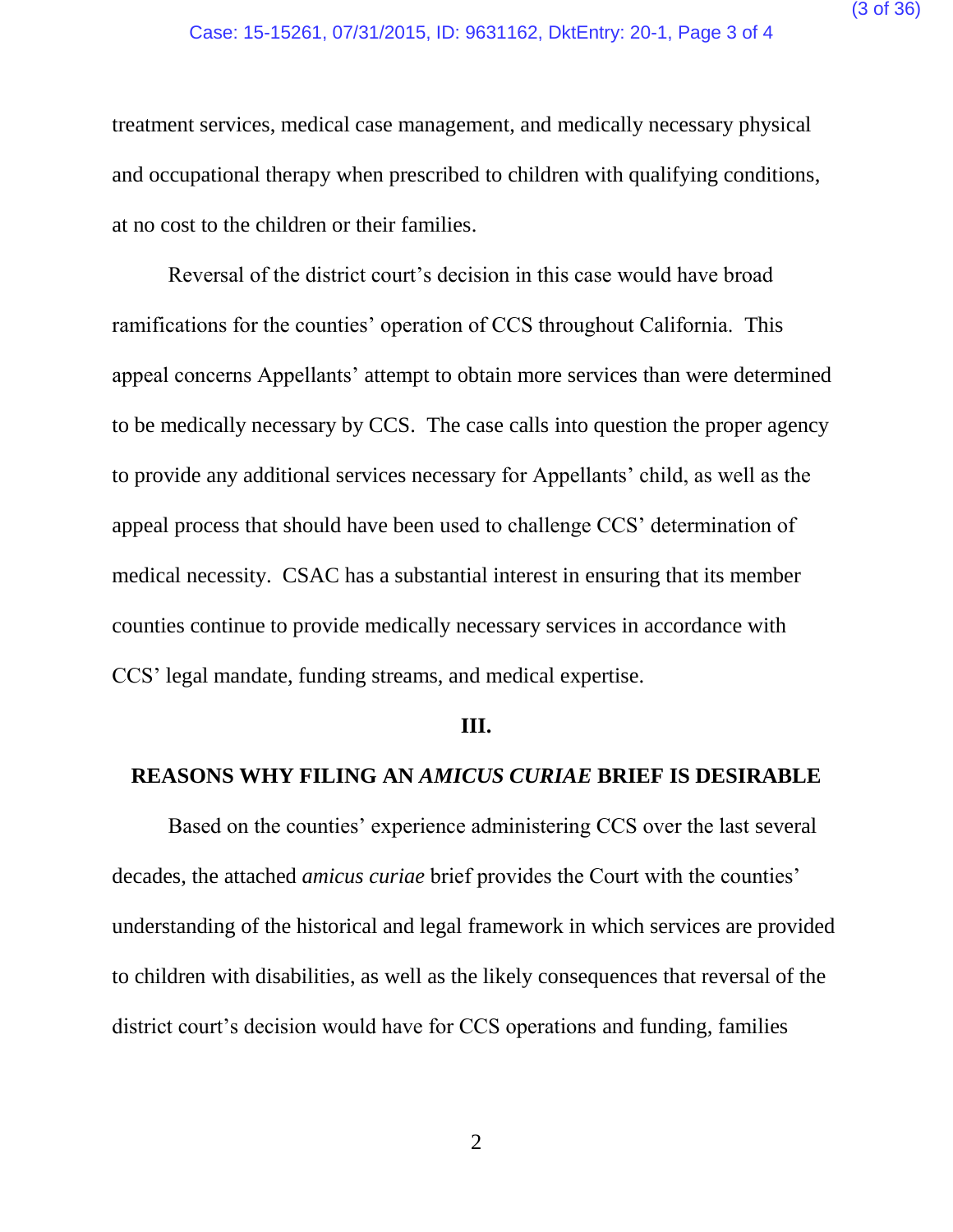negotiating the appeal process, and the counties' ability to provide CCS and other essential services to the public.

# **IV.**

# **CONCLUSION**

For the reasons set forth above, we respectfully request that the Court grant

this motion for leave to file the attached *amicus curiae* brief.

Dated: July 31, 2015

Respectfully submitted,

ORRY KORB COUNTY COUNSEL

By:  $\angle$  /S/ JENNY S. LAM Deputy County Counsel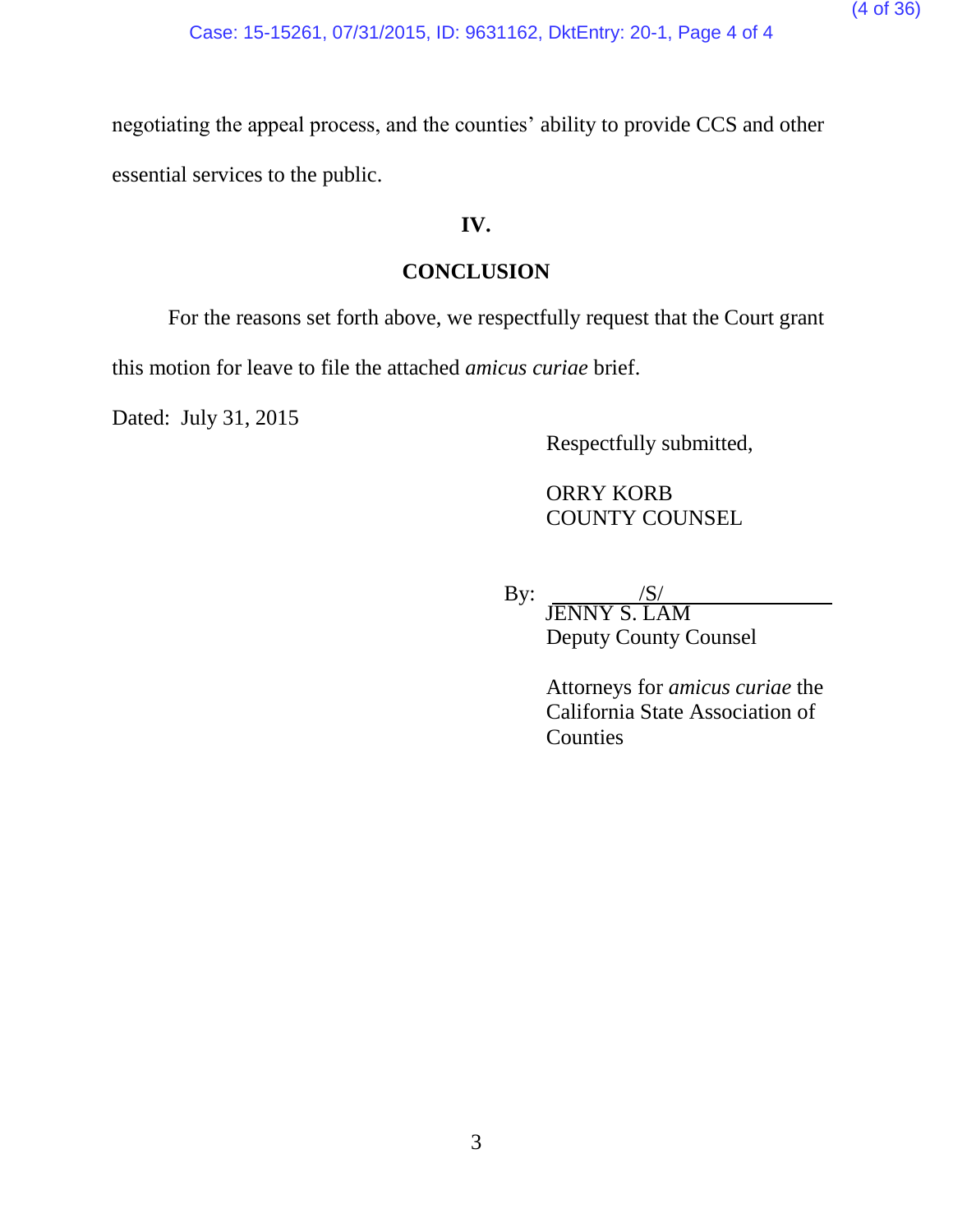Case: 15-15261, 07/31/2015, ID: 9631162, DktEntry: 20-2, Page 1 of 32

No. 15-15261

### **IN THE UNITED STATES COURT OF APPEALS FOR THE NINTH CIRCUIT**

**JENNIFER KENT, in her Official Capacity, as Director of the California Department of Health Care Services**,

*Petitioner-Appellee*,

v.

**CALIFORNIA OFFICE OF ADMINISTRATIVE HEARINGS, DIRECTOR** *Respondent*,

and

**PARENTS ON BEHALF OF STUDENT J.C.**,

By and Through His Guardians Ad Litem, C.C. and R.C., and Individually, *Real Parties in Interest and Appellants.*

> On Appeal from the United States District Court for the Northern District of California Case No. 5:13-CV-05306-RMW Honorable Ronald M. Whyte, District Judge

## **BRIEF OF** *AMICUS CURIAE* **CALIFORNIA STATE ASSOCIATION OF COUNTIES IN SUPPORT OF PETITIONER-APPELLEE AND AFFIRMANCE OF THE DISTRICT COURT'S DECISION**

ORRY P. KORB, County Counsel (Cal. Bar # 114399) DANNY Y. CHOU, Assistant County Counsel (Cal. Bar # 180240) GRETA S. HANSEN, Lead Deputy County Counsel (Cal. Bar # 251471) JENNY S. LAM, Deputy County Counsel (Cal. Bar # 259819) OFFICE OF THE COUNTY COUNSEL, COUNTY OF SANTA CLARA 70 West Hedding Street, East Wing, Ninth Floor, San José, California 95110-1770 Telephone: (408) 299-5900

> Attorneys for *Amicus Curiae* California State Association of Counties

(5 of 36)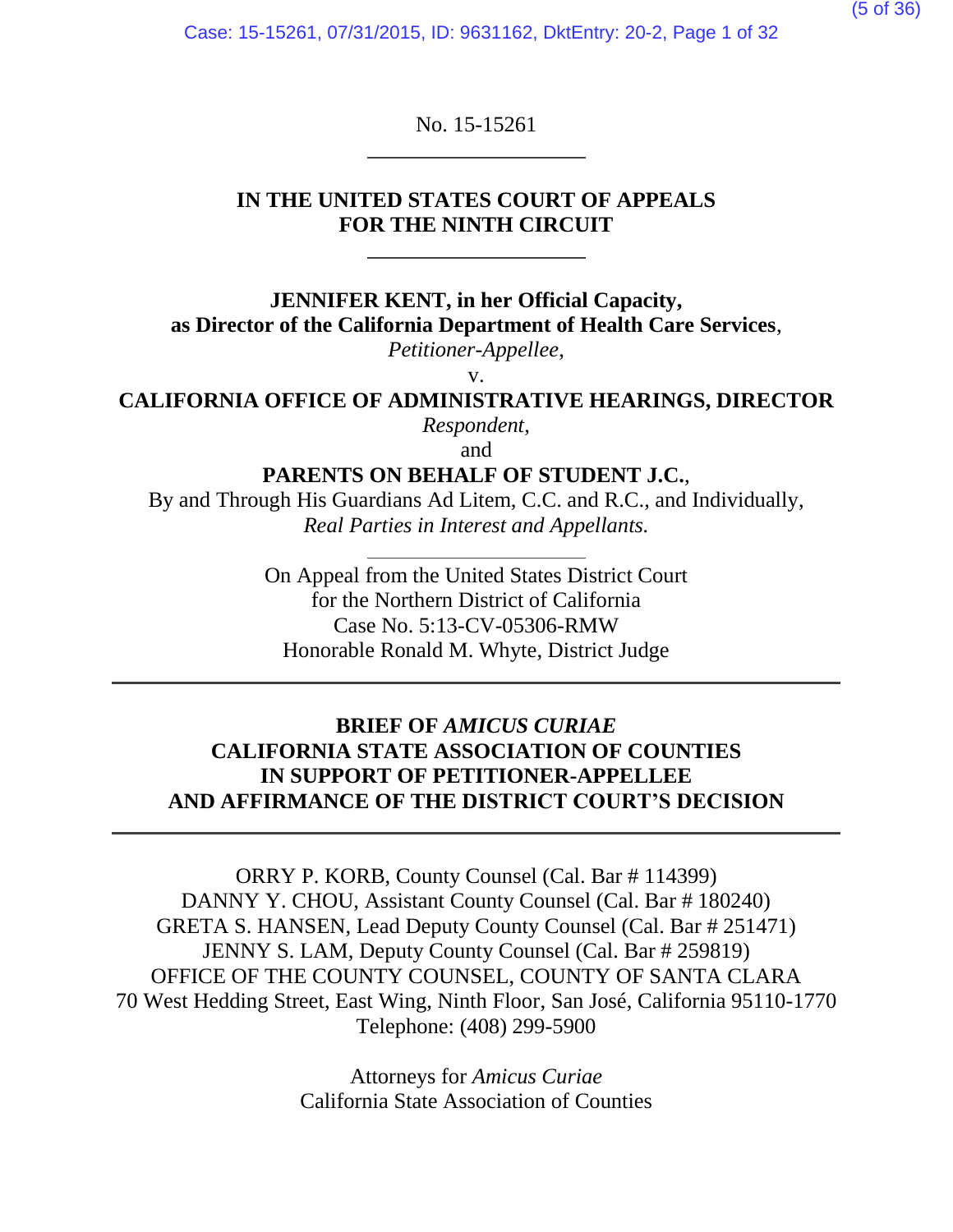### **RULE 26.1 CORPORATE DISCLOSURE STATEMENT**

<span id="page-5-0"></span>Pursuant to Rule 26.1 of the Federal Rules of Appellate Procedure, *amicus curiae* the California State Association of Counties avers that it is a nonprofit mutual benefit corporation, which does not offer stock and which is not a subsidiary or affiliate of any publicly owned corporation.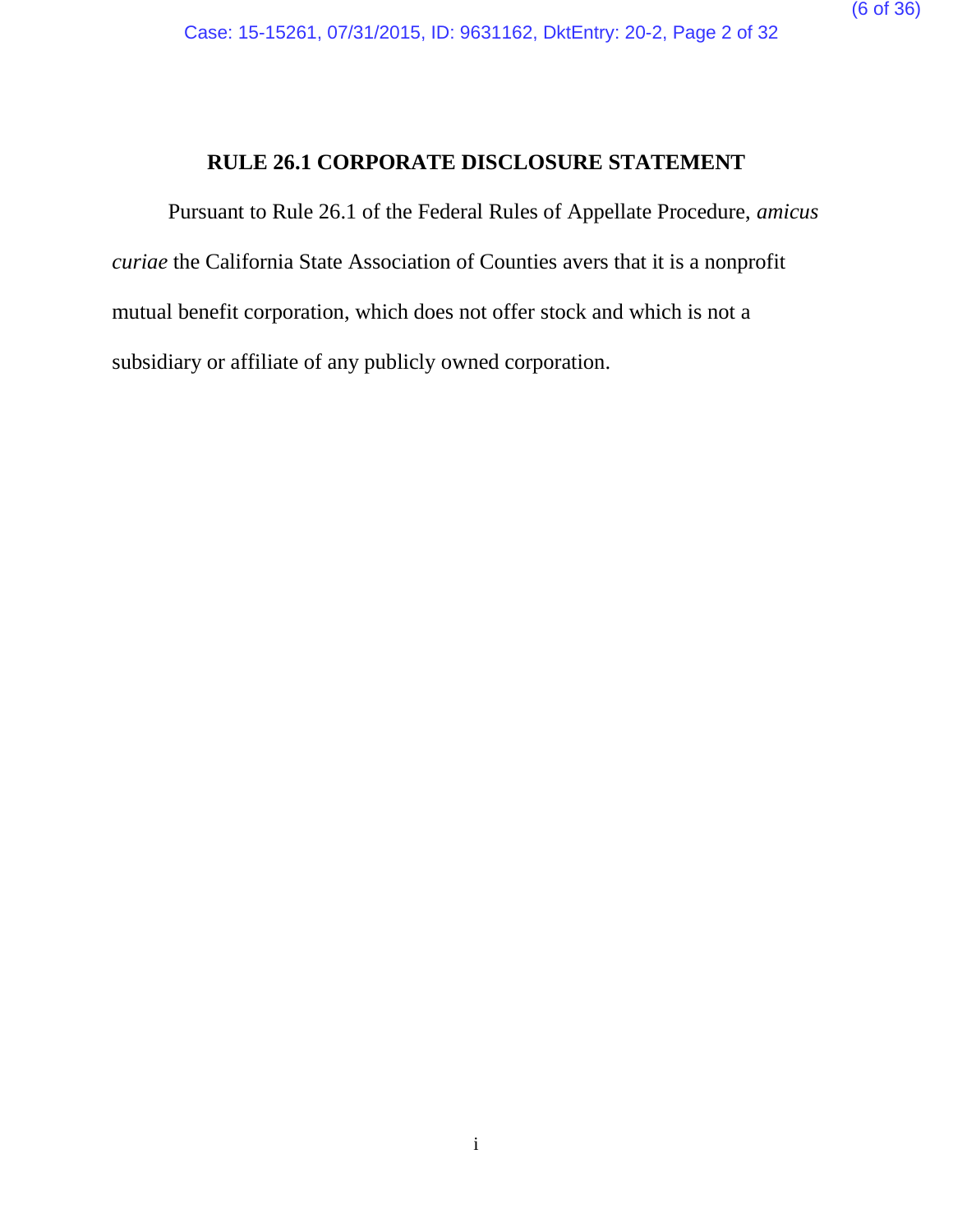### **RULE 29 STATEMENTS**

<span id="page-6-0"></span>This brief of *amicus curiae* is submitted under Federal Rule of Appellate Procedure 29(a).

Pursuant to Federal Rule of Appellate Procedure 29(c)(5), the California State Association of Counties states that no party's counsel has authored this *amicus curiae* brief in whole or in part; no party or party's counsel has contributed money intended to fund the preparation or submission of this brief; and no person or entity other than the *amicus curiae* and its counsel has contributed money intended to fund the preparation or submission of this brief.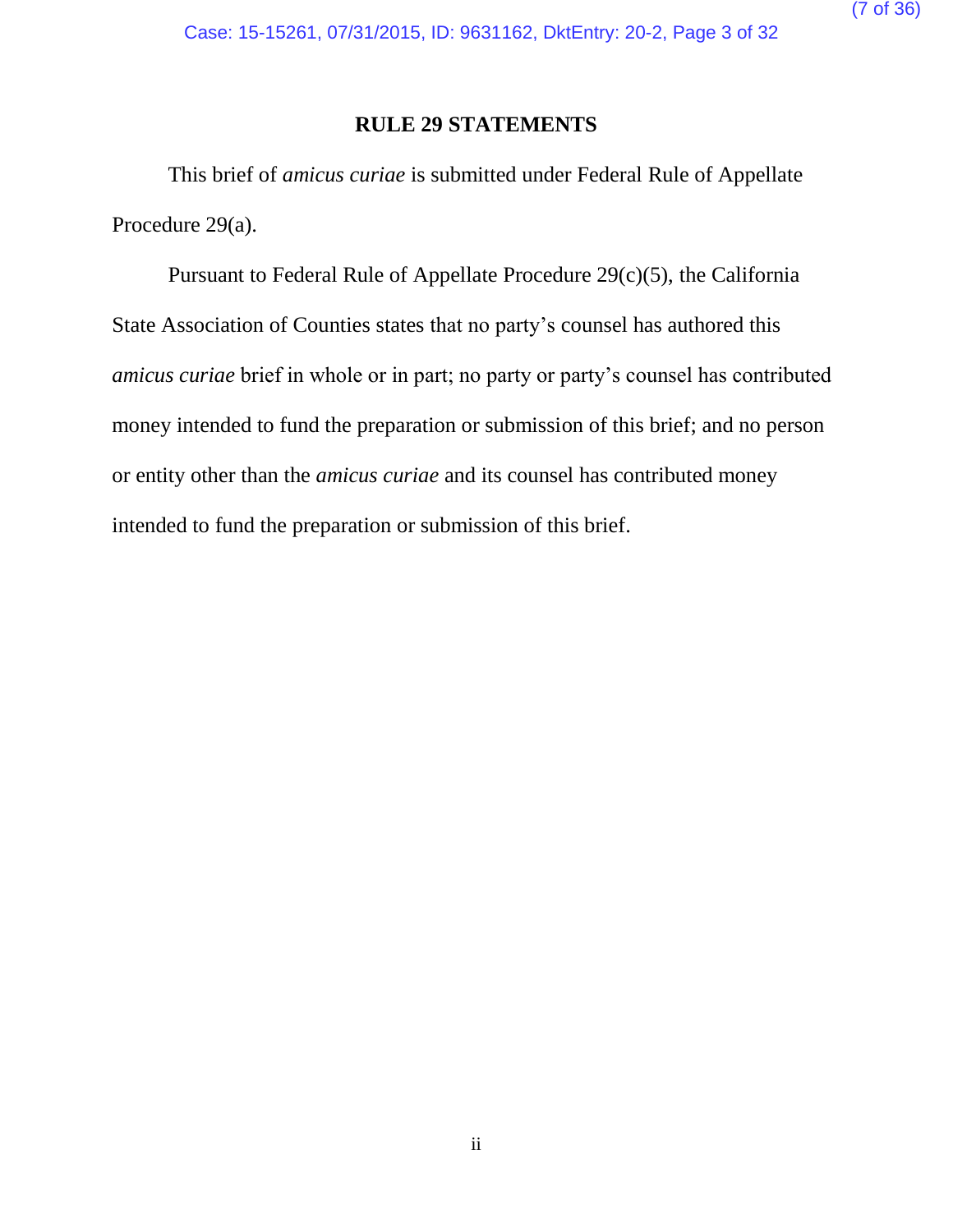# **TABLE OF CONTENTS**

| I.  |           |                                                                                                                                                                                      |  |  |
|-----|-----------|--------------------------------------------------------------------------------------------------------------------------------------------------------------------------------------|--|--|
| Π.  |           |                                                                                                                                                                                      |  |  |
|     | A.        | CCS Has a Long History of Providing Medical Services to<br>Children with Disabilities in California, and the Program                                                                 |  |  |
|     | <b>B.</b> | Following Adoption of the EAHCA and IDEA, CCS Has<br>Remained Responsible Only for Medically Necessary PT<br>and OT; Local Education Agencies Must Provide Any Other                 |  |  |
|     | $C$ .     | CCS' Process for Determining Medical Necessity Is Wholly<br>Consistent with the IDEA and California Law Implementing                                                                 |  |  |
| Ш.  |           |                                                                                                                                                                                      |  |  |
|     | A.        | Reversal of the District Court's Decision Would Disrupt the<br>Long-Standing Division of Responsibilities and Funding<br>Streams for Agencies Serving Children with Disabilities. 13 |  |  |
|     | <b>B.</b> | A Decision in Parents' Favor Would Create a Patchwork of<br>Appeal Processes that Would Be Impossible for CCS to                                                                     |  |  |
|     | C.        | Parents Should Not Be Allowed to Cherry Pick the Process<br>by Which They Contest a Medical Necessity Determination<br>or the Agency that will Provide Services for Their Child18    |  |  |
| IV. |           |                                                                                                                                                                                      |  |  |
|     |           |                                                                                                                                                                                      |  |  |
|     |           |                                                                                                                                                                                      |  |  |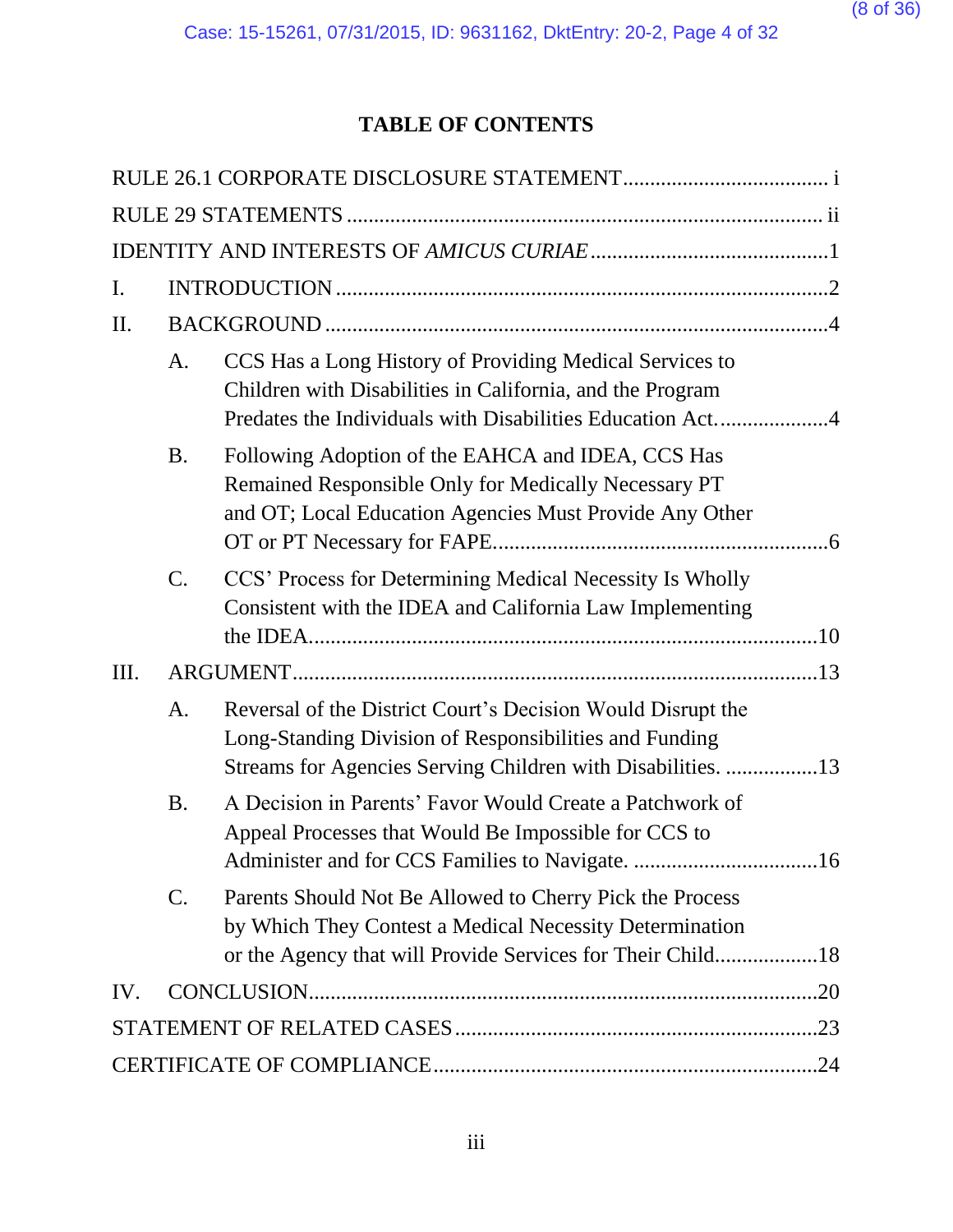Case: 15-15261, 07/31/2015, ID: 9631162, DktEntry: 20-2, Page 5 of 32

# **TABLE OF AUTHORITIES**

# **Statutes**

| <b>Code Regulations</b> |  |
|-------------------------|--|
|                         |  |
|                         |  |
|                         |  |
|                         |  |
|                         |  |
|                         |  |
|                         |  |
|                         |  |
|                         |  |
| <b>Education Code</b>   |  |
|                         |  |
|                         |  |
| __ _ _ _ _ _ _ _ _ _    |  |

# **Health and Safety Code**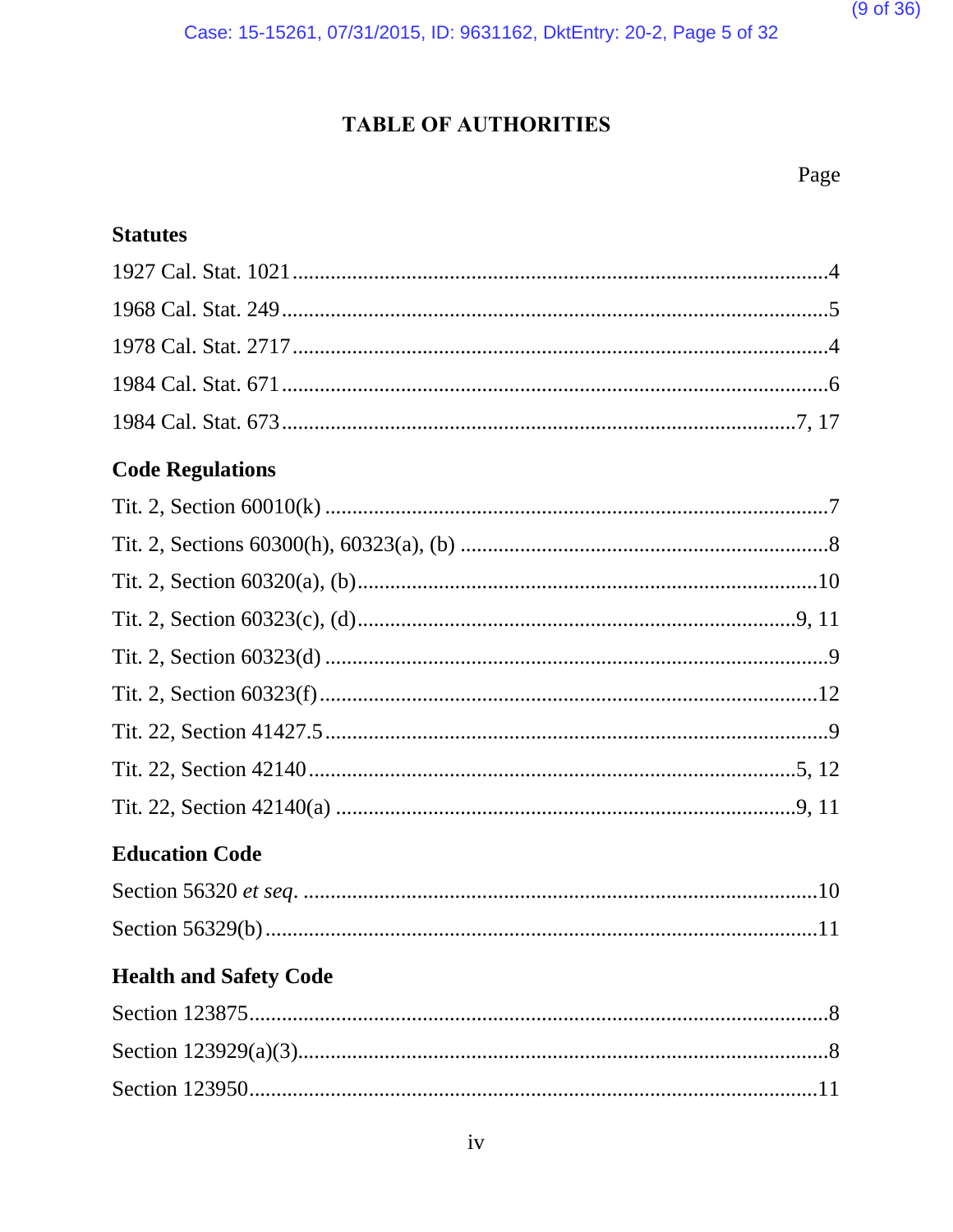# **Government Code**

# **Public Law**

# **FEDERAL**

# **Regulations**

# **OTHER**

# California Dept. of Health Services, CCS Manual of Procedures,

"Chapter 4: The California Children Services Program for Children with Cerebral Palsy and Other Physical Handicaps in the Public Schools" (taken from CCS Bulletin 80-16, issued September 15, 1980)...........5, 6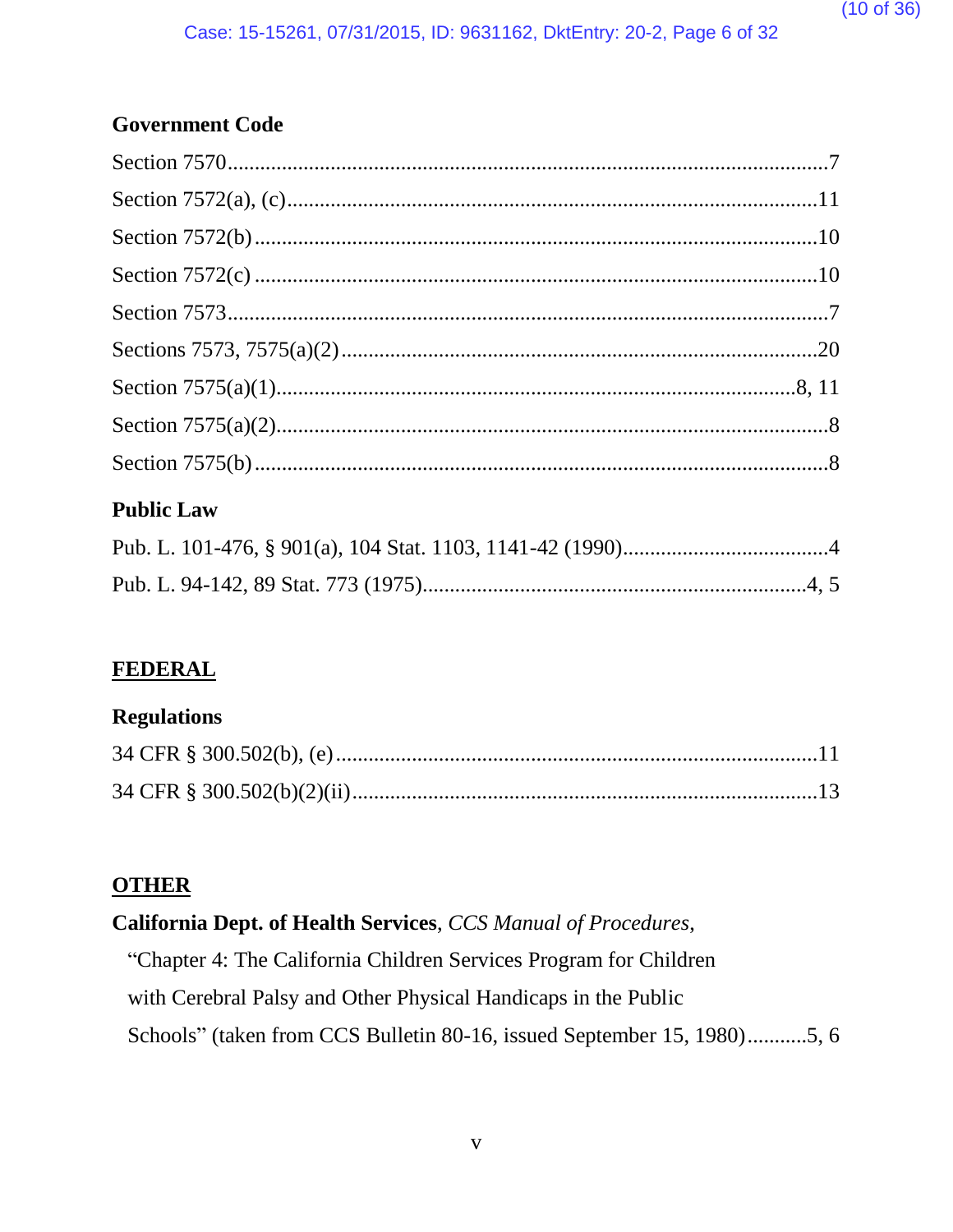| <b>Dept. of Health Care Services, CCS, Program Overview</b>           |  |
|-----------------------------------------------------------------------|--|
| http://www.dhcs.ca.gov/services/ccs/Pages/ProgramOverview.aspx 14, 15 |  |
| Legislative Analyst's Office, Overview of Special Education in        |  |
|                                                                       |  |
| <b>State Interagency Cooperative Agreement</b> between The California |  |
| Department of Education and The California Department of Health       |  |
| Services, Children's Medical Services Branch, California Children     |  |
|                                                                       |  |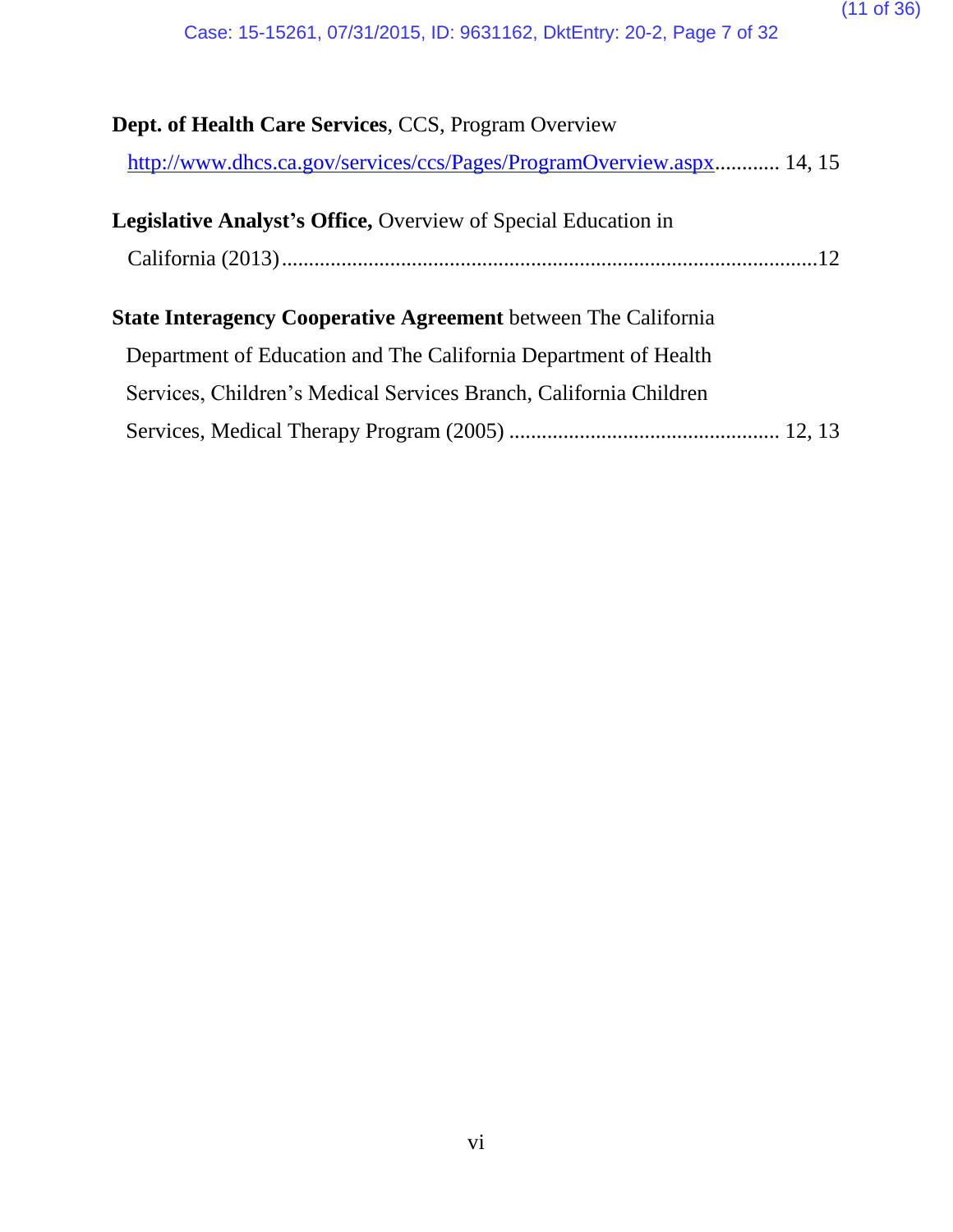#### **IDENTITY AND INTERESTS OF** *AMICUS CURIAE*

<span id="page-11-0"></span>The California State Association of Counties ("CSAC") respectfully submits this *amicus curiae* brief in support of Petitioner-Appellee Jennifer Kent, in her official capacity as Director of the Department of Health Care Services ("DHCS").

CSAC is a non-profit corporation with a membership consisting of 58 California counties. CSAC sponsors a Litigation Coordination Program, which is administered by the County Counsels' Association of California and overseen by the Association's Litigation Overview Committee, comprised of county counsels throughout the state. The Litigation Overview Committee monitors litigation of concern to counties statewide and has determined that member counties have a substantial interest in this case.

Counties provide essential services for the health, safety, and welfare of our residents. Together with DHCS, counties administer the California Children's Services ("CCS") program, which provides diagnostic and treatment services, medical case management, and medically necessary physical and occupational therapy prescribed to children with qualifying conditions, at no cost to the children or their families. A reversal of the district court's decision in this case would open the floodgates for families to disregard the appropriate, long-established administrative procedures for challenging a CCS physician's determination of the amount of services that are medically necessary. Further, it would require counties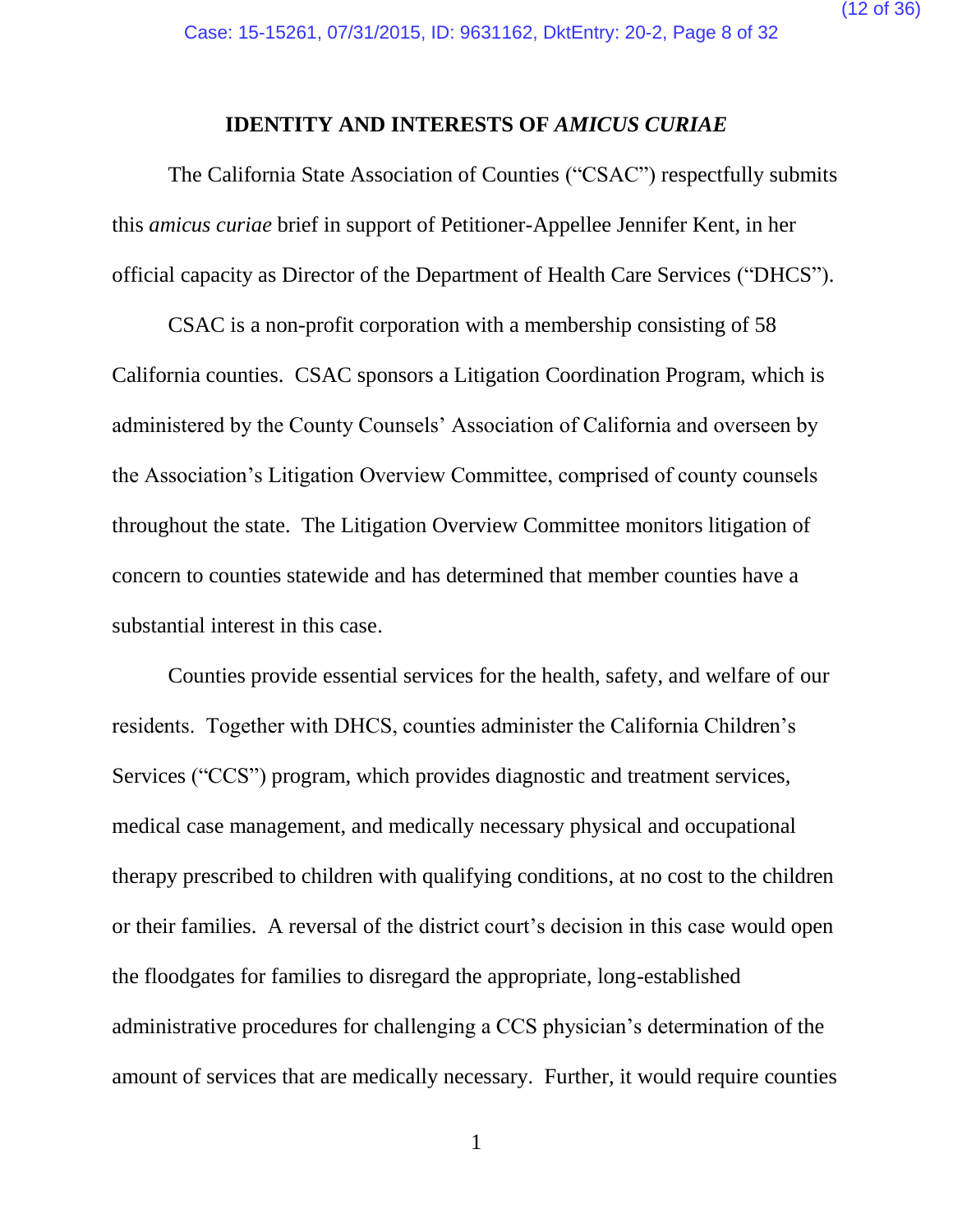to provide educational services that are the exclusive responsibility of local educational agencies, thereby reducing counties' capacity to provide services to the high-need children enrolled in CCS and compromising other essential services.

### **I.**

#### **INTRODUCTION**

<span id="page-12-0"></span>This is not a case about the amount of services to which a disabled child is entitled under the Individuals with Disabilities Education Act ("IDEA"). This is also not a case about whether a disabled child received due process. Instead, this is a case about whether the parents of one child can rewrite the California legislature's carefully crafted framework for providing special education services. Under that framework, responsibility for meeting a child's physical and/or occupational therapy needs is allocated between California Children's Services ("CCS") and local education agencies ("LEAs") based on their respective areas of expertise and funding streams. CCS, a program largely funded through California's Medicaid program, provides medically necessary physical therapy ("PT") and occupational therapy ("OT") under a physician's prescription; LEAs provide all other educationally necessary services, using federal special education funds and other public dollars. This framework was designed to ensure that *all*  disabled children receive *all* of the medical and educational services that they need.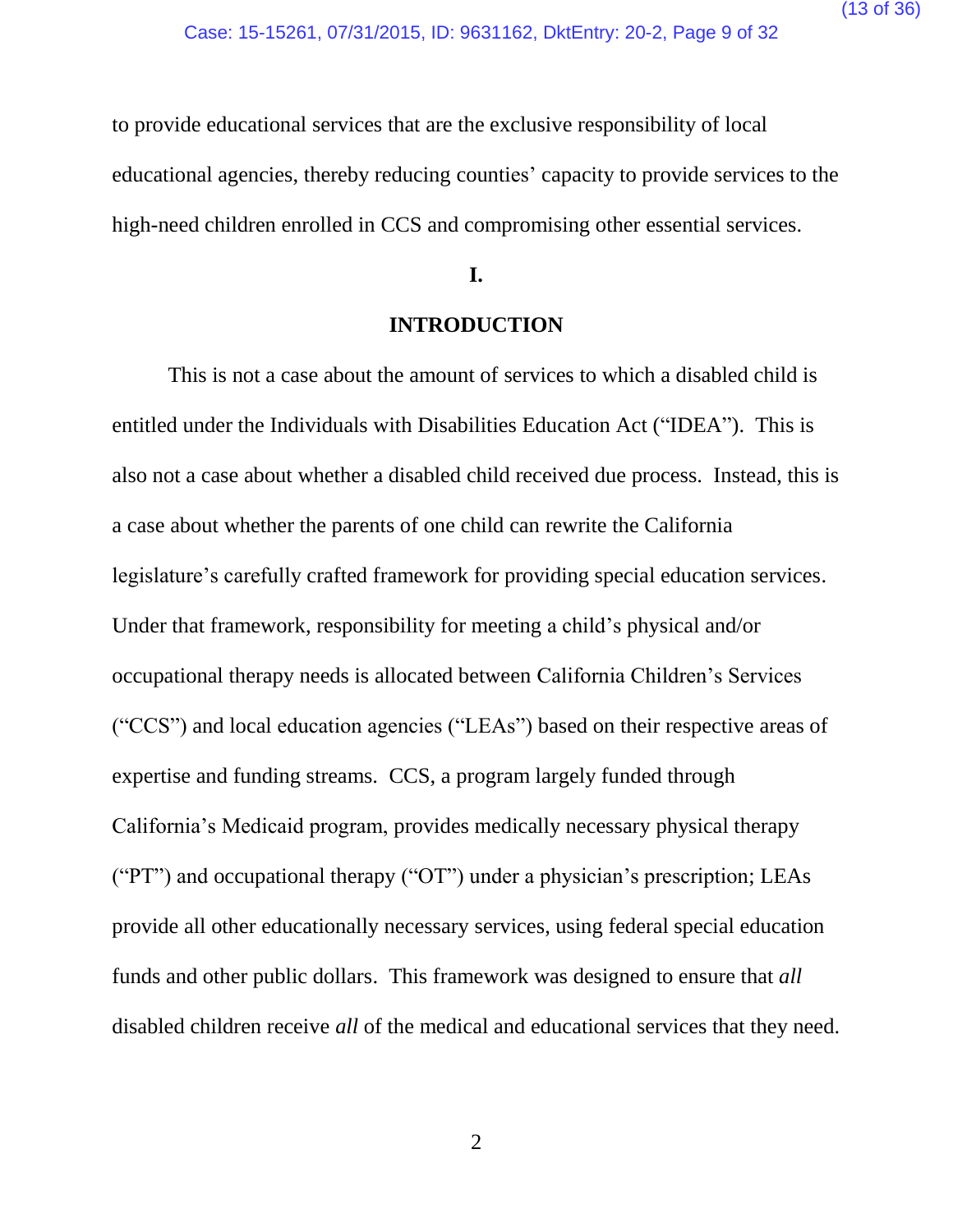The parents in this case ("Parents") chose to disregard state law placing exclusive responsibility for non-medically necessary PT and OT on LEAs, and instead demanded that these services be provided by CCS. They ask this Court to order CCS to provide their son, J.C., with services that have *not* been deemed medically necessary by a qualified physician, and to ignore the fact that they deliberately refused to avail themselves of the appropriate administrative process for appealing CCS' medical necessity determination. They make this request even though they could have obtained these services from J.C.'s LEAs, rather than from CCS. In doing so, they disregard state regulations requiring a CCS-approved physician to prescribe any medically necessary services and establishing the procedure for appealing a CCS physician's determination of medical necessity.

Allowing Parents to flout these regulations would significantly disrupt the carefully considered framework created by the California Legislature to provide medically and educationally necessary services to disabled children and result in confusion and service disruption for state agencies, counties, LEAs, parents, and children. The district court refused to reward Parents for their failure to comply with the State's legislative scheme, and CSAC respectfully urges this Court to affirm the district court's decision in favor of the Petitioner-Appellant and to dismiss Real Parties in Interest-Appellants' counterclaim and motion for stay put.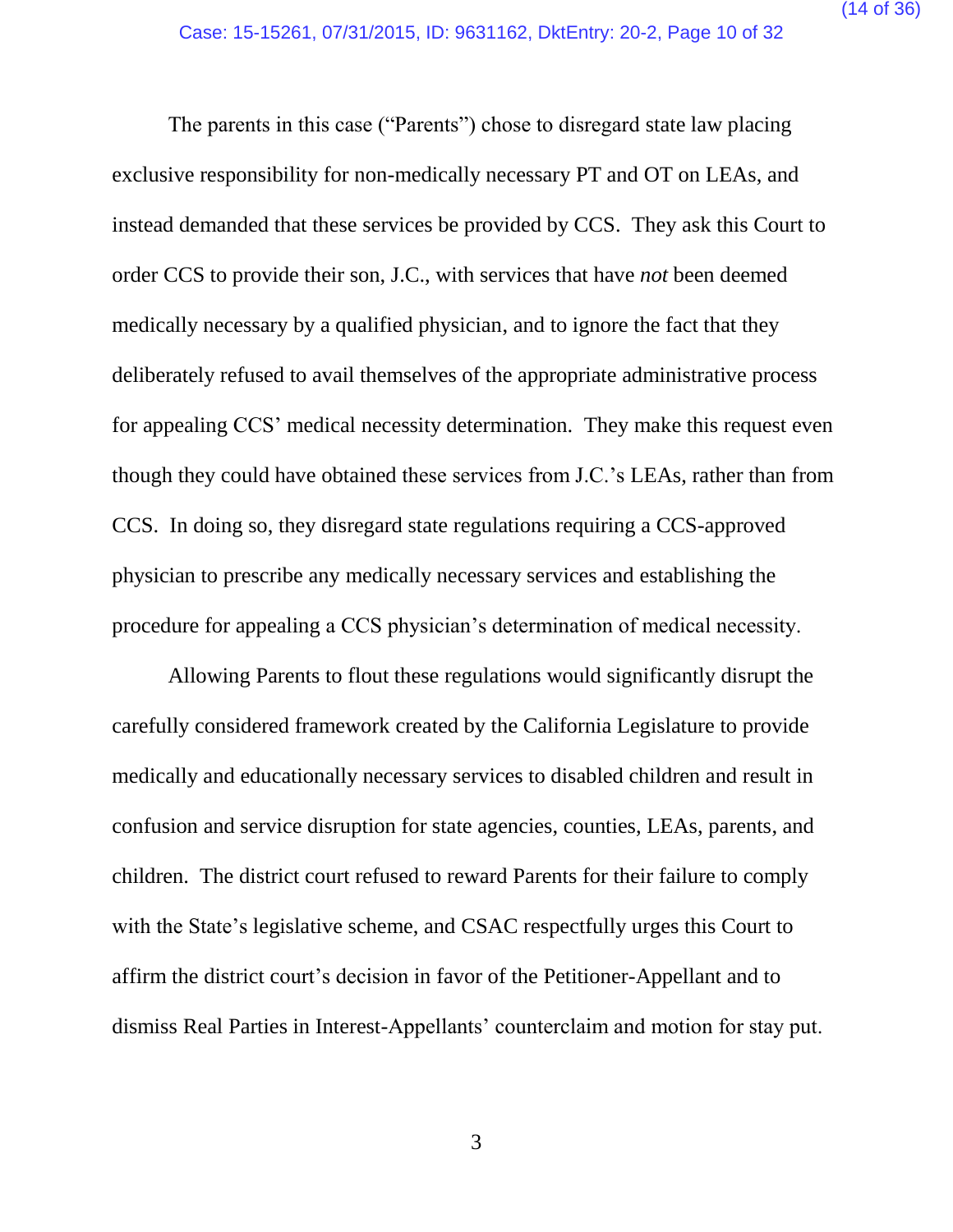#### **II.**

#### **BACKGROUND**

## <span id="page-14-1"></span><span id="page-14-0"></span>**A. CCS Has a Long History of Providing Medical Services to Children with Disabilities in California, and the Program Predates the Individuals with Disabilities Education Act.**

In addition to being older than the IDEA, Pub. L. 101-476, § 901(a), 104 Stat. 1103, 1141-42 (1990), and the IDEA's predecessor, the Education for All Handicapped Children Act of 1975 ("EAHCA"), Pub. L. 94-142, 89 Stat. 773 (1975), CCS provides children with a broader array of medical services than are available under the IDEA. As one of the oldest public health programs in the State, CCS has provided free medical services to children with physical disabilities for nearly a century. 1927 Cal. Stat. 1021 (establishing the Crippled Children Services program); 1978 Cal. Stat. 2717 (renaming the program as the California Children's Services program). From the beginning, this groundbreaking program has mandated that the State and counties provide "necessary surgical, medical, hospital, physiotherapy, occupational therapy and other service, special treatment, materials, [and] appliances" for children with disabilities whose parents or guardians are unable to pay. (1927 Cal. Stat. 1021.)

CCS' Medical Therapy Program ("MTP"), in particular, has provided medically necessary PT and OT to children with qualifying medical conditions at public schools long before these services were required to fulfill the State's special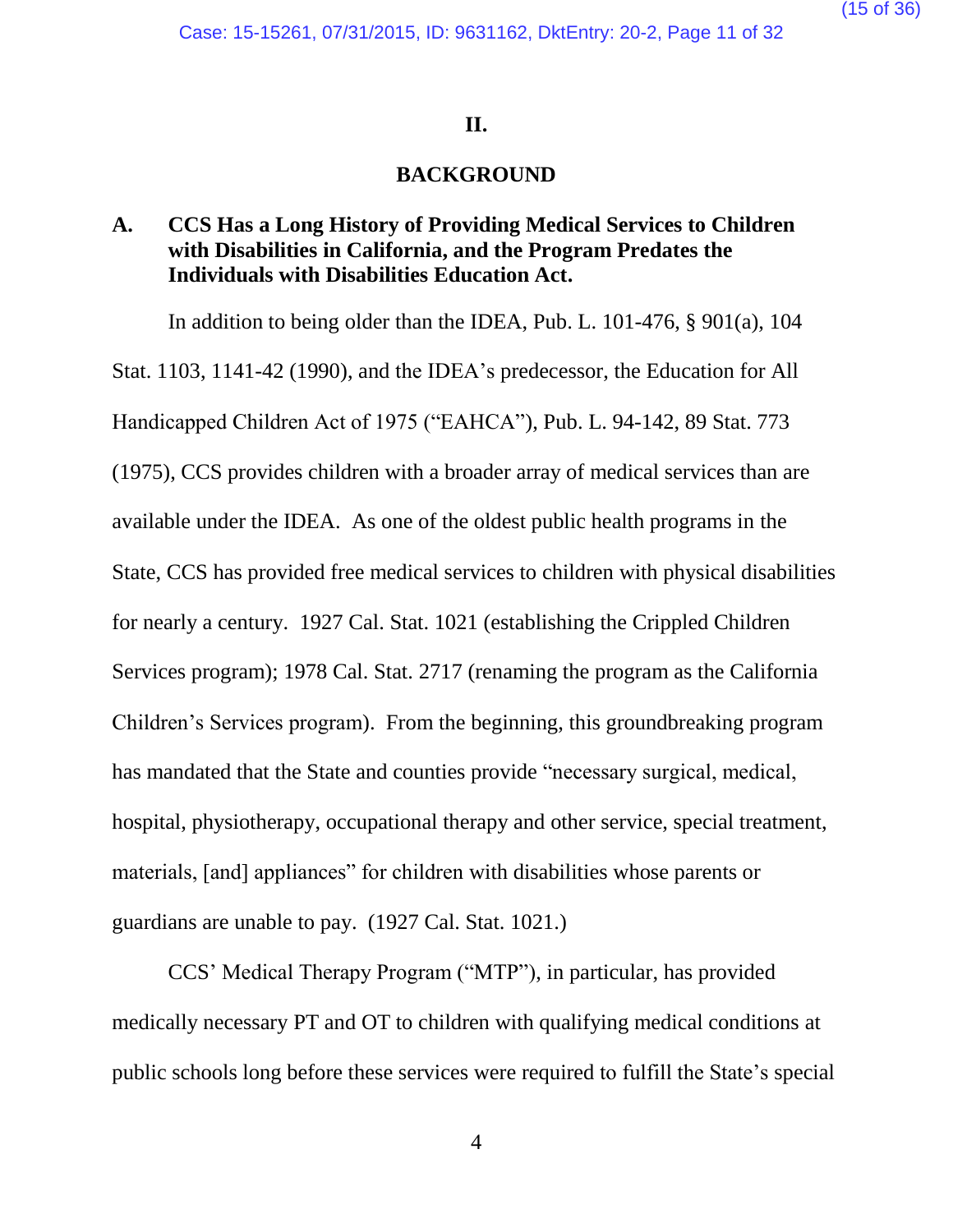education responsibilities under state or federal law. Indeed, the California Legislature established CCS' MTP services as early as 1969, *see* 1968 Cal. Stat. 2490. In contrast, it was not until 1975 that Congress passed the EAHCA, which required that states provide a free appropriate public education ("FAPE") to children with disabilities, along with related services, such as PT and OT, necessary to benefit from FAPE. Pub. L. 94-142, 89 Stat. 773 (1975).

Since its creation, CCS has implemented a carefully crafted process for determining a child's medically necessity for therapy. As part of this process, parents were allowed to contest their child's prescription for therapy by seeking an expert opinion from one of three expert physicians offered by CCS. California Department of Health Services, *CCS Manual of Procedures*, "Chapter 4: The California Children Services Program for Children with Cerebral Palsy and Other Physical Handicaps in the Public Schools," § 4.4.2(H)(2) (taken from CCS Bulletin 80-16, issued September 15, 1980), *available at*

http://www.dhcs.ca.gov/services/ccs/Pages/ProviderStandards.aspx. This basic process for determining medical necessity under CCS, and for parents to challenge such a determination, has continued to the present day. *See* Cal. Code Regs. tit. 22, § 42140.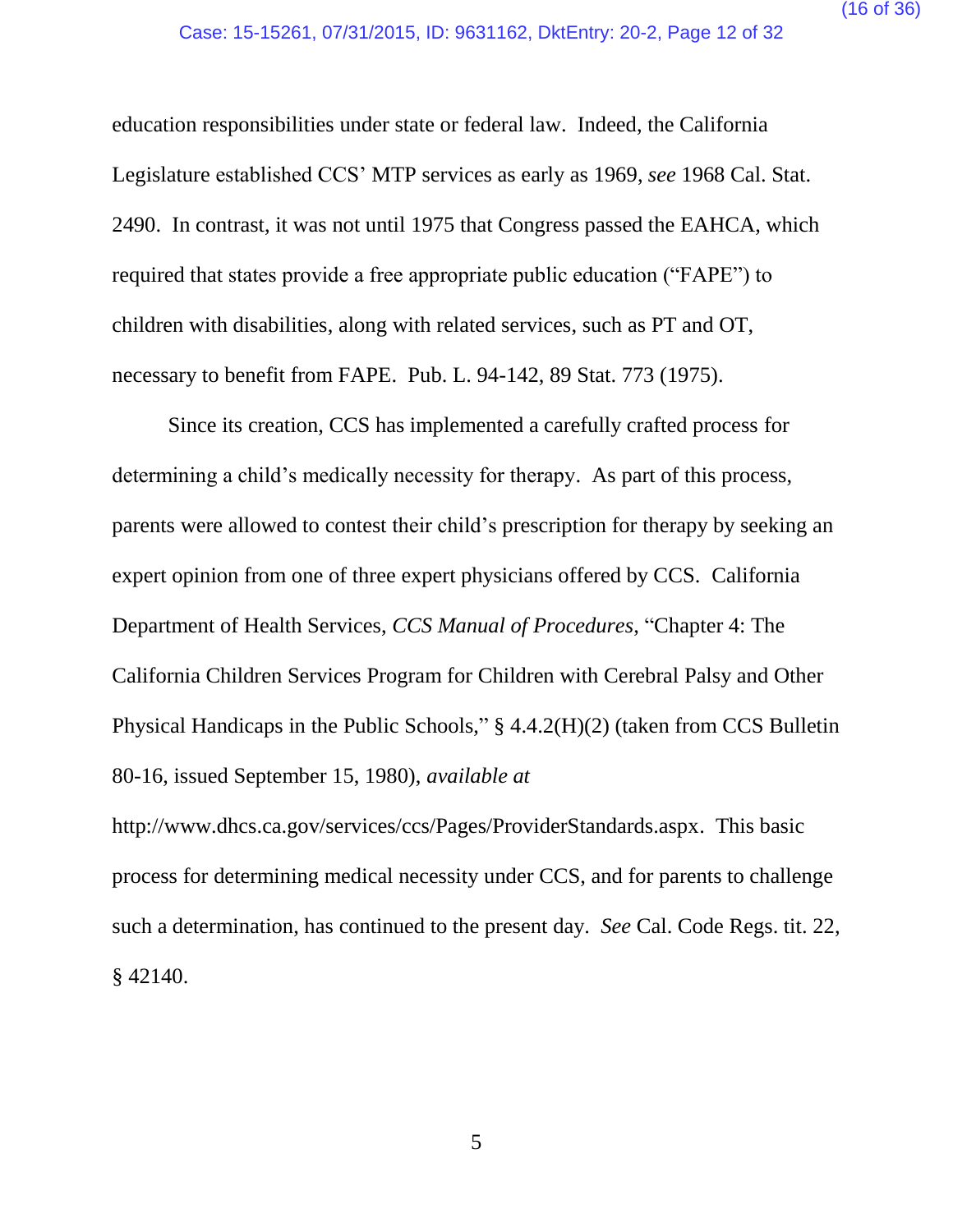# <span id="page-16-0"></span>**B. Following Adoption of the EAHCA and IDEA, CCS Has Remained Responsible Only for Medically Necessary PT and OT; Local Education Agencies Must Provide Any Other OT or PT Necessary for FAPE.**

After Congress passed the EAHCA in 1975, the California Department of Health Services (DHCS)<sup>1</sup> and the California Department of Education ("CDE") coordinated their delivery of services to children with physical disabilities in the school setting. The departments agreed that CCS was responsible for providing any medically necessary therapy prescribed under CCS requirements, and that CDE was responsible for providing any other OT or PT needed to meet a child's educational needs. California Department of Health Services, *supra*, at § 4.7.1.

When the California Legislature codified interagency responsibilities for implementation of the IDEA in 1984, it preserved the existing division of responsibilities between DHCS and CDE, along with CCS' process for determining medical necessity. 1984 Cal. Stat. 671, adding Chapter 26 (commencing with Section 7570) to Division 7 of Title 1 of the Government Code. In doing so, the Legislature recognized that "a number of state and federal programs make funds available for the provision of education and related services to children with handicaps who are of school age" and declared its intent that "*existing services* rendered by state and local government agencies serving

 $\overline{a}$ 

<sup>&</sup>lt;sup>1</sup> In 2007, the California Department of Health Services was reorganized to create the California Department of Public Health and the California Department of Health Care Services.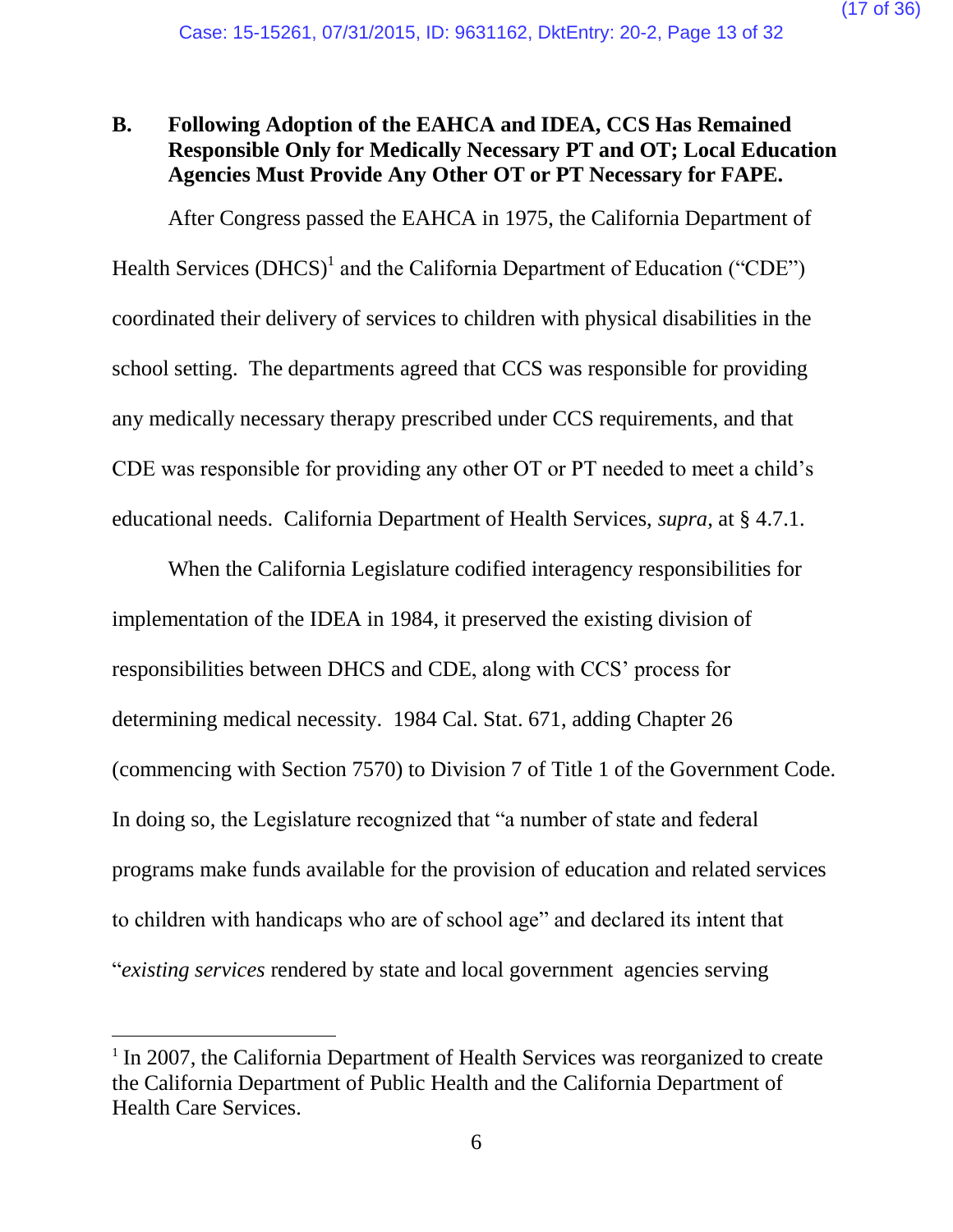handicapped children be *maximized* and *coordinated*." *Id*. at 673 (emphasis added). Thus, the Legislature chose to incorporate CCS in the delivery of special education services only to the extent that CCS was already responsible for providing such services under its existing mandate.

The Government Code's delineation of agency responsibilities for PT and OT has remained essentially unchanged since 1984. The Superintendent of Public Instruction must:

ensure that *local education agencies* provide special education and those *related services* and designated instruction and services contained in a child's individualized education program that are *necessary for the child to benefit educationally* from his or her instructional program.

Cal. Gov't Code § 7573; Cal. Code Regs. tit. 2 § 60010(k) (emphasis added) (defining "local education agency" as "a school district or county office of education which provides special education and related services"). These "related services" include any PT and OT required to assist a child with a disability to benefit from special education. Cal. Gov't Code § 7570. However, to the extent such services are also *medically* necessary based upon a physicians' diagnosis and assessment, CCS maintains responsibility for providing them:

*Notwithstanding any other provision of law*, the State Department of Health Care Services, or any designated local agency administering the California Children's Services, shall be responsible or the provision of *medically necessary* occupational therapy and physical therapy, as specified by Article 5 (commencing with Section 123800) of Chapter 3 of Part 2 of Division 106 of the Health and Safety Code, *by reason of medical diagnosis* and when contained in the child's individualized education plan.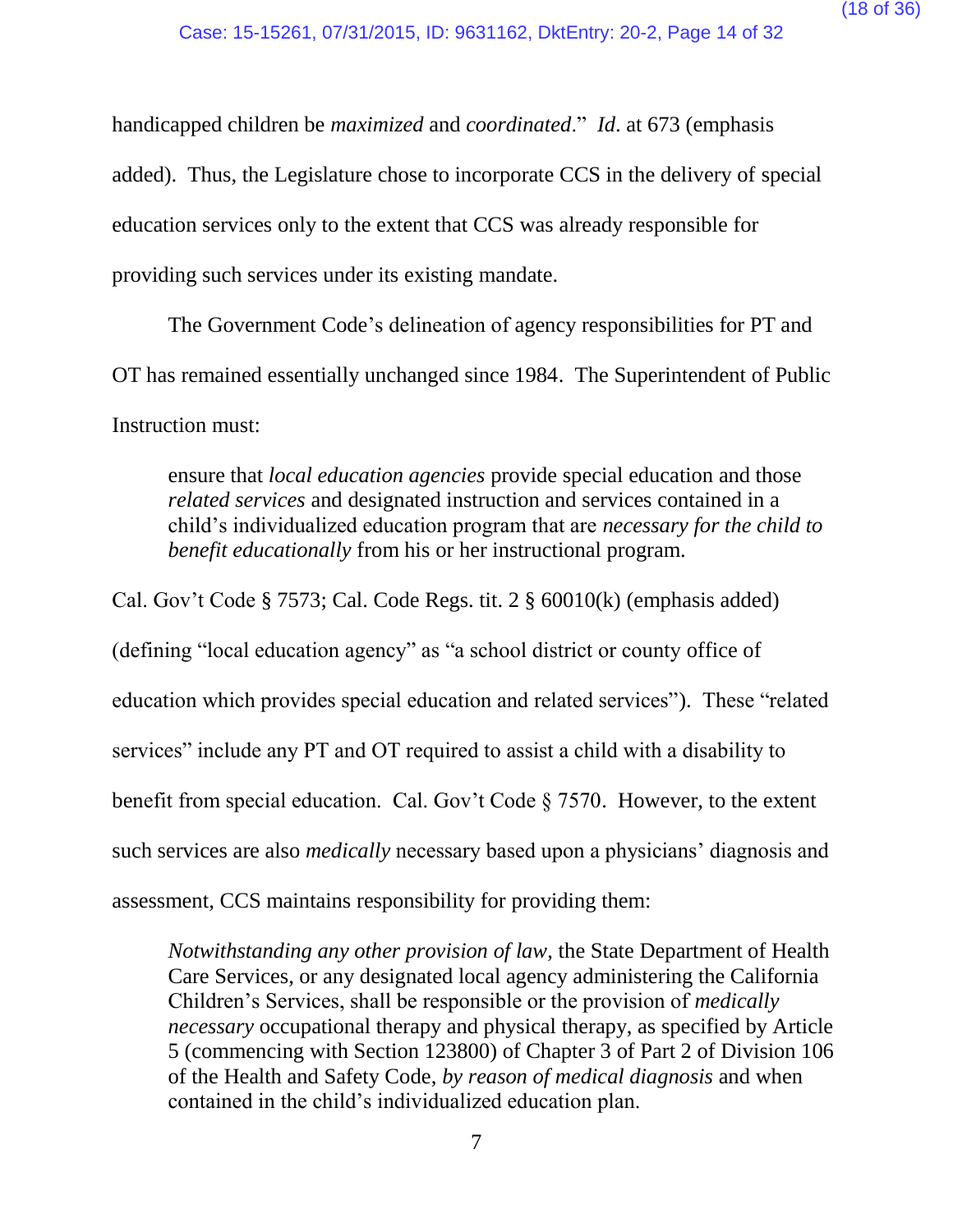*Id.* § 7575(a)(1) (emphasis added); *see also id.* § 7575(b) (reiterating that DHCS shall determine whether a child needs medically necessary PT and OT), and Cal. Health & Safety Code § 123929(a)(3) (requiring prior authorization for CCS services to be provided and that such services be medically necessary).)<sup>2</sup> The Government Code goes on to reinforce this division of responsibility:

*Related services* or designated instruction and services *not deemed to be medically necessary* by the State Department of Health Care Services, that the individualized education program team determines are necessary in order to assist a child to benefit from special education, *shall be provided by the local education agency* by qualified personnel . . . .

Cal. Gov't Code § 7575(a)(2) (emphasis added).

 $\overline{a}$ 

A child's medical need for PT and OT is assessed during the CCS Medical Therapy Conference ("MTC"), when the child, his or her parent, a physician, and an occupational therapist and/or physical therapist meet to review and approve the child's therapy plan. Cal. Code Regs. tit. 2, §§ 60300(h), 60323(a), (b). Consistent with the requirement that the therapy be "medically necessary," California regulations require that the physician—who must be CCS-approved and of a specialty appropriate for treating the patient's eligible condition—issue a medical prescription for any therapy determined to be medically necessary. *Id*. §

<sup>&</sup>lt;sup>2</sup> Indeed, CCS is responsible for providing any and all medically necessary PT and OT that a child with a qualifying condition requires, irrespective of whether the services are educationally necessary. Cal. Health & Safety Code § 123875.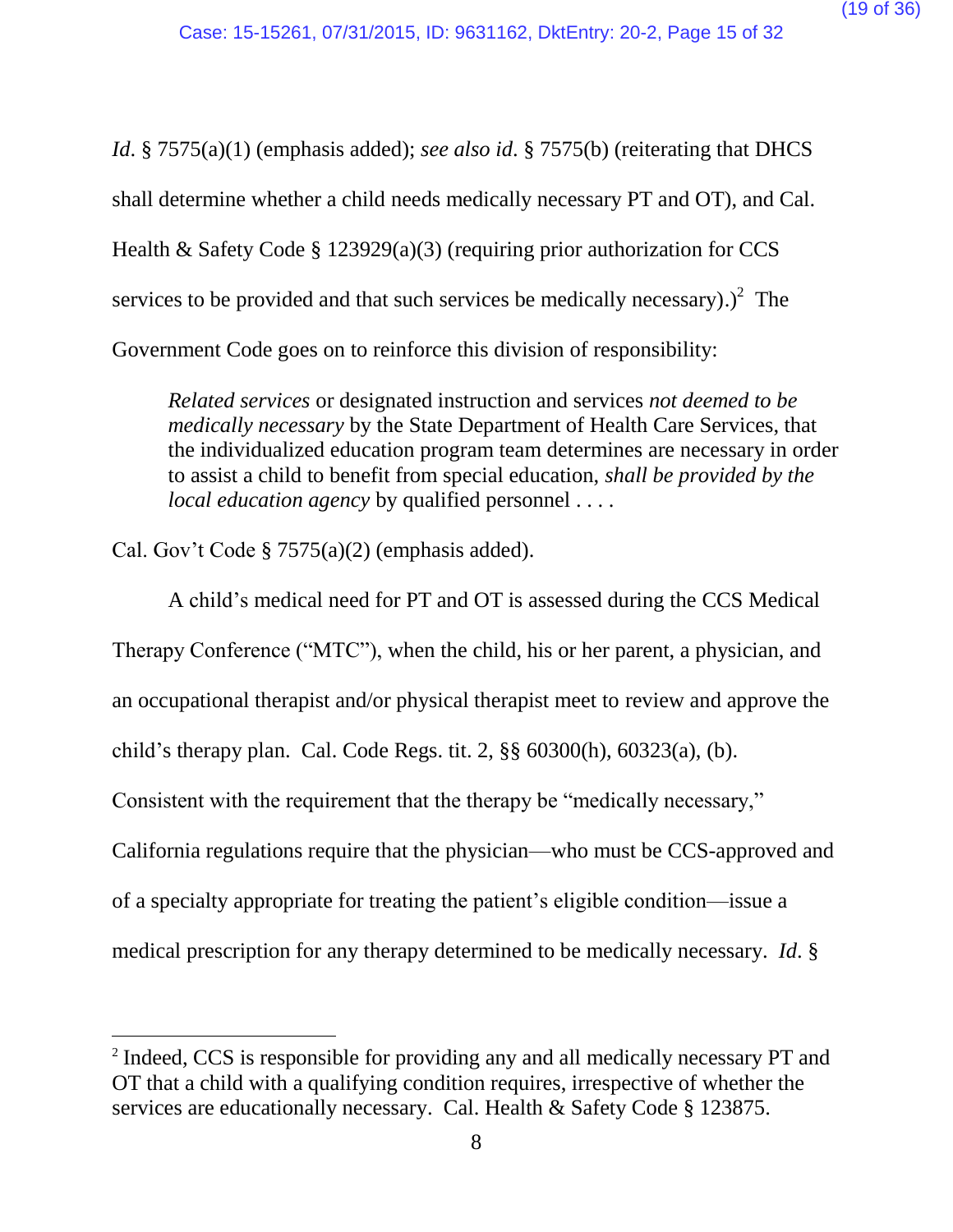60323 (c), (d). This determination depends on the physician's evaluation of the patient's physical and functional status. *Id*. § 60323(d).

The determination of medical necessity, however, does not end with the CCS Medical Therapy Conference. California regulations establish a CCS-specific process for parents or guardians to contest the frequency of therapy prescribed by CCS, similar in nature to the CCS appeal process that existed before the Legislature codified interagency responsibilities for children with disabilities. Specifically, any parent or guardian who disagrees with a CCS physician's decision "shall be provided with the names of three *expert physicians* from whom the client will choose one, who will evaluate the child at CCS expense," and provide a final opinion. Cal. Code Regs. tit. 22, § 42140(a) (emphasis added). An "expert physician" is one who is certified as a specialist by the American Board of Medical Specialists *and* has a faculty appointment at an accredited medical school. *Id*. § 41427.5. 3

 $\overline{a}$ 

<sup>&</sup>lt;sup>3</sup> Parents argue that the CCS appeal process falls short of the due process rights available under the IDEA. Appellants' Opening Br. 23. *Amicus* refers the Court to, and does not repeat here, DHCS' explanation of the process by which CCS' determinations are incorporated into a child's individualized education plan, which may then be challenged pursuant to a due process hearing under the Education Code; rather than review the medical necessity determination, this due process hearing ensures that any services not deemed to be medically necessary are provided by the LEAs if they are nevertheless educationally necessary. Petitioner-Appellee's Answering Br. 16-17, 34-35.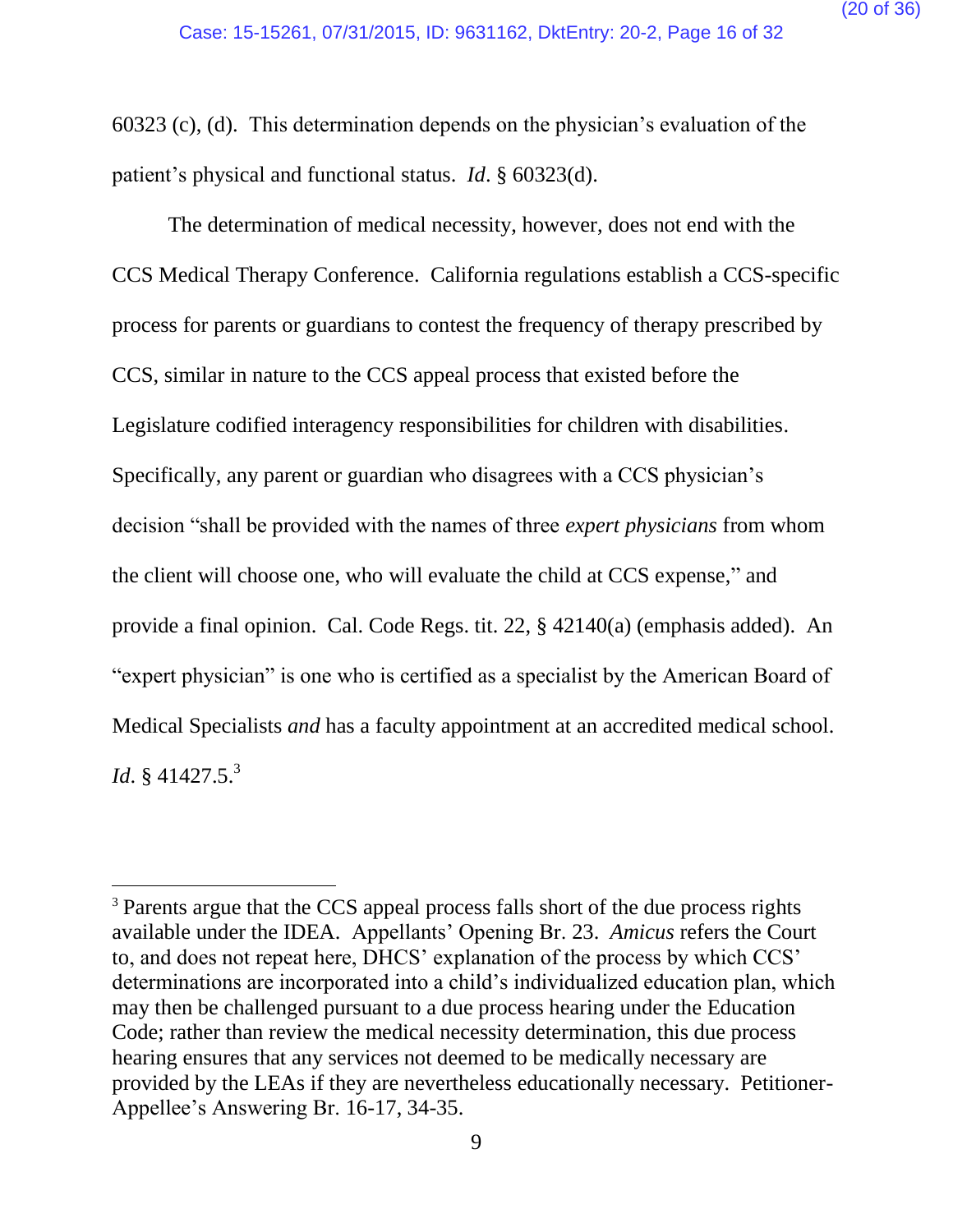To the extent a child would derive educational benefit from PT or OT that is not deemed, or beyond those deemed, medically necessary by CCS, a child is entitled to receive those services from his or her LEA. Assessments to determine whether a child requires PT or OT that is educationally necessary but not medically necessary are the responsibility of the LEA. *See* Cal. Code Regs. tit. 2, § 60320(a), (b). These determinations of educational necessity alone may be challenged by means of an independent assessment and appealed through a special education due process hearing, such as the one followed by Parents in this case. *See* Cal. Gov't Code § 7572(c); Cal. Educ. Code § 56320 *et seq*.

### <span id="page-20-0"></span>**C. CCS' Process for Determining Medical Necessity Is Wholly Consistent with the IDEA and California Law Implementing the IDEA.**

The CCS process for determining medical necessity comports with state and federal law governing the education of children with disabilities. Pursuant to the portion of the Government Code governing interagency responsibilities for service provision to children with disabilities, "[o]ccupational therapy and physical therapy assessments shall be conducted by *qualified medical personnel as specified in regulations developed by the State Department of Health [Care] Services*." Cal. Gov't Code § 7572(b) (emphasis added). Subdivisions (a) and (c) of Government Code section 7572 go on to provide that all PT and OT assessments are governed by Education Code section 56329(b), which recognizes that: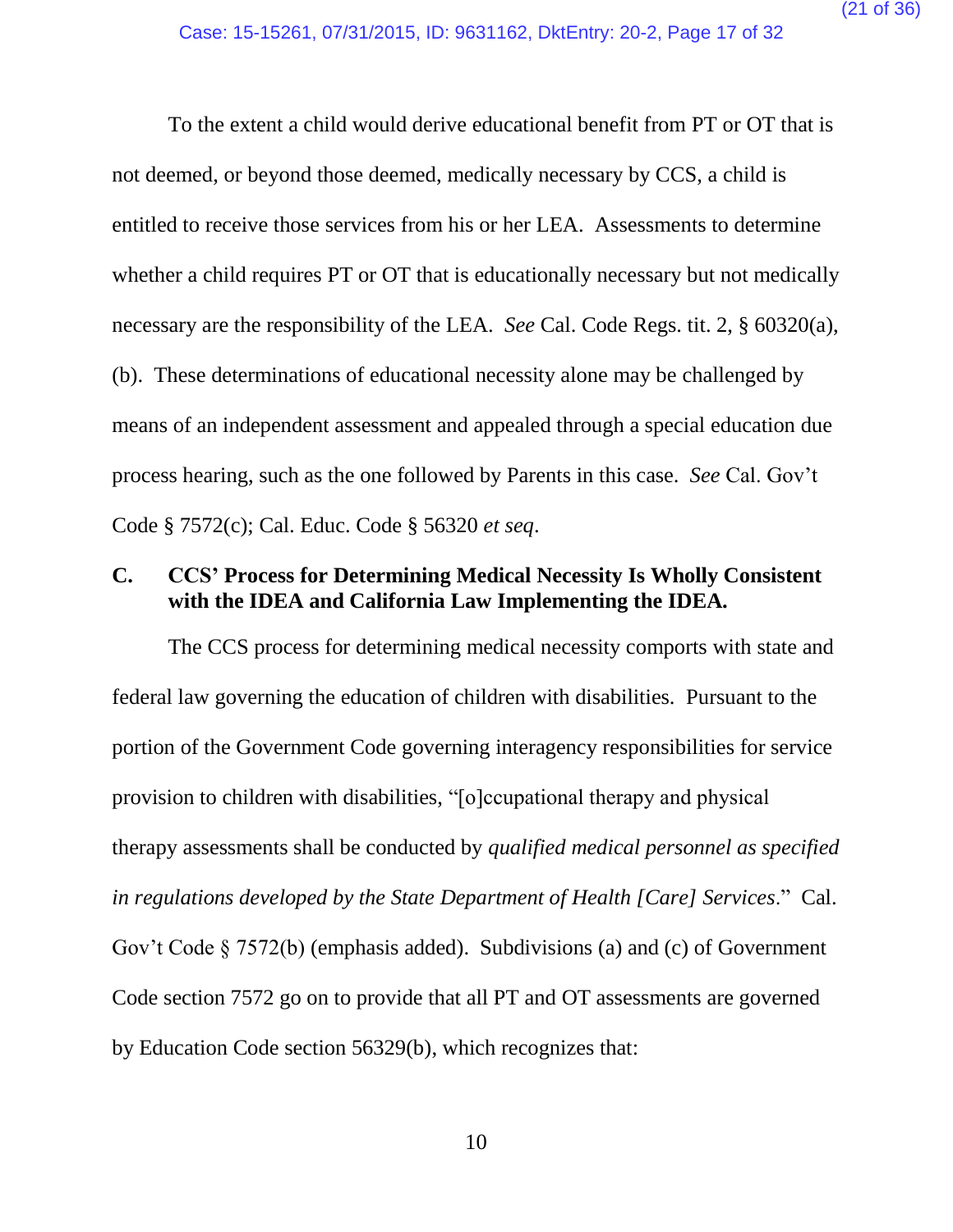[a] parent or guardian has the right to obtain, at public expense, an independent educational assessment of the pupil from qualified specialists . . . if the parent or guardian disagrees with an assessment . . . , in accordance with Section 300.502 of Title 34 of the Code of Federal Regulations.

The due process safeguards in these federal regulations require that "the criteria under which the [independent] evaluation is obtained, including the location of the evaluation and the qualifications of the examiner, must be the same criteria that the public agency uses when it initiates an evaluation." 34 CFR § 300.502(b), (e). Thus, the Education Code and federal regulations both require that any independent evaluation of CCS' medical necessity determination meet CCS' requirements for evaluation. This includes not only the use of a CCS-approved physician to conduct the assessment but also the selection of an expert physician from a panel offered by CCS. Cal. Code Regs. tit. 2, § 60323(c), (d); Cal. Code Regs. tit. 22, § 42140(a).

Consistent with Government Code section 7572's incorporation of CCS' assessment requirements, Government Code section 7575, subdivision (a)(1) makes CCS responsible for providing PT and OT in accordance with the portion of the Health and Safety Code establishing CCS. Health and Safety Code section 123950 specifies that "[t]he designated county agency shall administer the medical-therapy program in local public schools for physically handicapped children" and that DHCS "may adopt regulations to implement this section . . . ." The regulations concerning interagency responsibility for disabled students also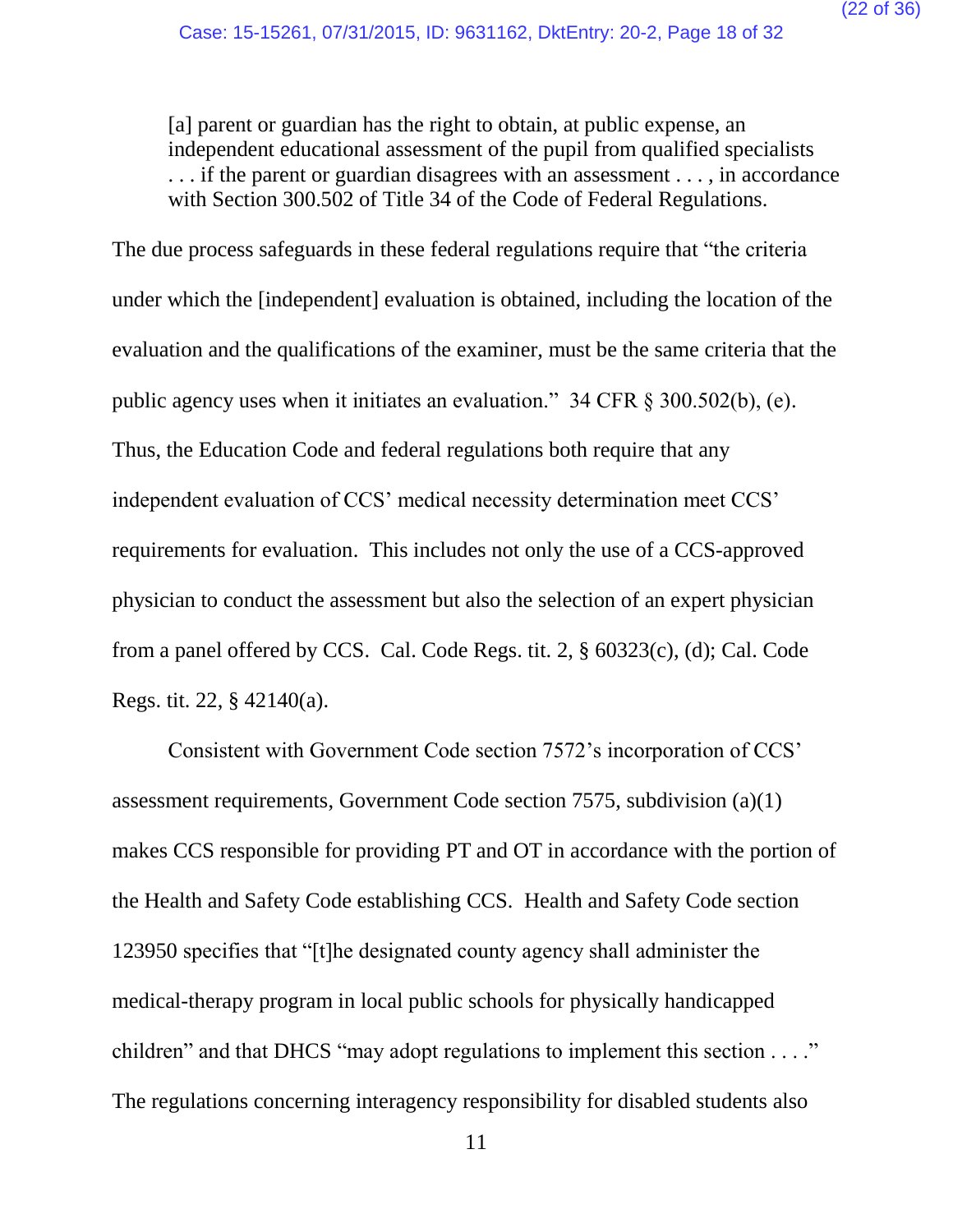provide that "medical therapy services must be provided by or under the supervision of a registered occupational therapist or licensed physical therapist *in accordance with CCS regulations and requirements*." Cal. Code Regs. tit. 2, § 60323(f) (emphasis added). Those regulations include the appeal process whereby a parent may obtain an independent evaluation and final opinion by selecting one of three expert physicians offered by CCS. Cal. Code Regs. tit. 22, § 42140.

State and local interagency agreements between CCS and education agencies confirm the application of CCS policies, procedures, and requirements for contesting a determination of medical necessity. The agreement between CDE and DHCS states that the State CCS program shall "[p]rovide technical assistance to county CCS programs to assure that CCS offers dispute resolution *through an expert physician* when the parent is in disagreement with the medical therapy conference decision." State Interagency Cooperative Agreement between The California Department of Education and The California Department of Health Services, Children's Medical Services Branch, California Children Services, Medical Therapy Program (2005), at 13, *available at*:

http://www.dhcs.ca.gov/services/ccs/Documents/ccsin0701.pdf (emphasis added). The agreement further requires that the State CCS program "[m]aintain and monitor standards for medically necessary physical therapy and occupational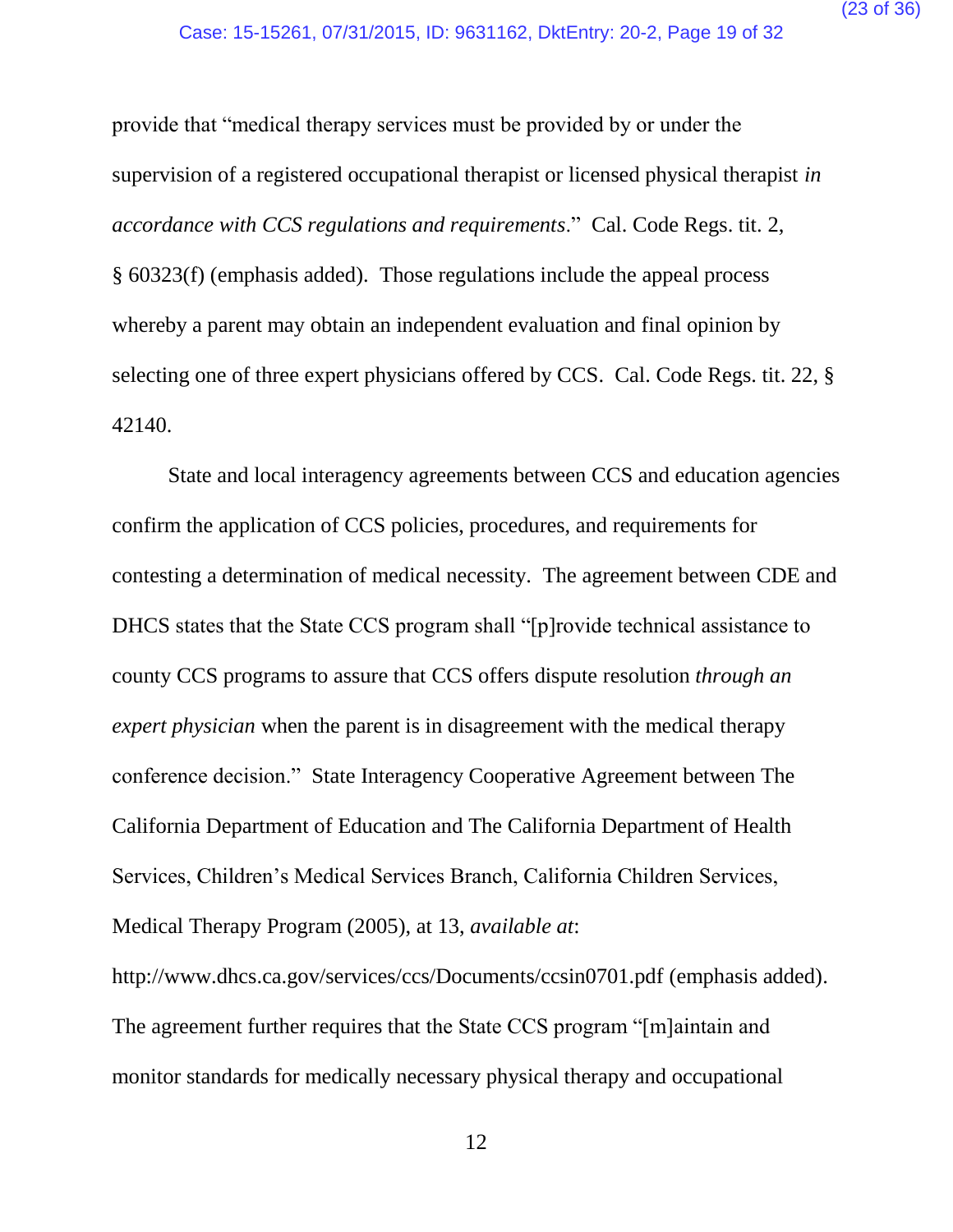therapy for MTP eligible children according to CCS policies and procedures." *Id*. at 14. Similarly, the local interagency agreement entered into by and among the County of Santa Clara, the Santa Clara County public school districts, and Santa Clara County Office of Education provides that "[t]he CCS program will evaluate the child's eligibility for the Medical Therapy Program (MTP) according to CCS program policies and guidelines and the requirements of the interagency regulations." Excerpts of Record at 363.

### **III.**

# **ARGUMENT**

# <span id="page-23-1"></span><span id="page-23-0"></span>**A. Reversal of the District Court's Decision Would Disrupt the Long-Standing Division of Responsibilities and Funding Streams for Agencies Serving Children with Disabilities.**

Any decision requiring CCS to provide services without a CCS-approved physician's prescription would fundamentally undermine the State's carefully considered scheme for delivering services to children with disabilities.<sup>4</sup> Under the existing scheme, CCS—which has provided medical services to disabled children for almost a century—provides medically necessary PT and OT, and the LEAs—

 $\overline{a}$ 

<sup>4</sup> *Amicus* joins in, and does not repeat here, DHCS' argument that the private evaluations conducted by therapists, rather than a CCS-approved physician, are ineligible for reimbursement and do not constitute evidence of a medical need for additional therapy. *See* Petitioner-Appellee's Answering Br. 39-40; *see also* 34 CFR  $\S$  300.502(b)(2)(ii) (providing that independent educational evaluations failing to meet agency requirements are ineligible for reimbursement at public expense).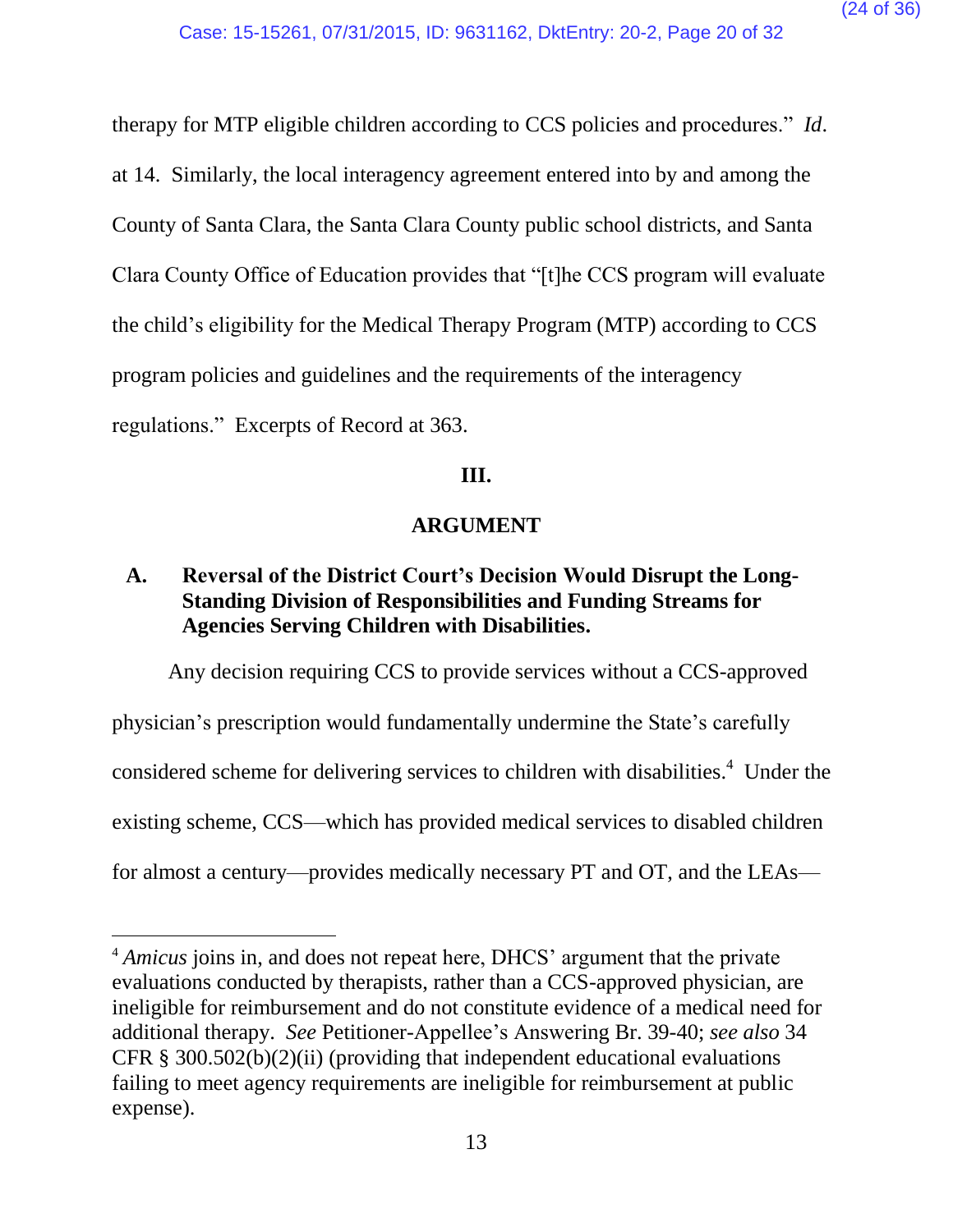which has long provided children with educational services—provide any other educationally necessary PT and OT. Because these agencies have developed standards, procedures, and funding streams unique to their area of expertise, the division of responsibilities between these agencies cannot be altered without seriously disrupting the services provided by state and local agencies.

For example, reversal of the district court's decision would lead to a substantial increase in operational costs for CCS; an enormous, unfunded liability for DHCS and the counties operating CCS; and potential cuts in other public services provided by DHCS and the counties. Whereas LEAs pay for IEP-required services through a mix of federal IDEA funds, designated state funds, and their own general funds, Legislative Analyst's Office, *Overview of Special Education in California* (2013), *available at* http://www.lao.ca.gov/reports/2013/edu/special-edprimer/special-ed-primer-010313.aspx, the vast majority of CCS patients are covered by California's Medicaid program, Medi-Cal, which only reimburses CCS for the cost of medically necessary services, as determined by an accredited physician, provided to covered patients. DHCS, CCS, Program Overview (Jul. 22, 2015, 1:31 PM), *available at*

http://www.dhcs.ca.gov/services/ccs/Pages/ProgramOverview.aspx; Petitioner-Appellee's Answering Br. 11-12. The cost of all other CCS services is covered by a mix of federal, State, and county funds. DHCS, *supra*; Petitioner-Appellee's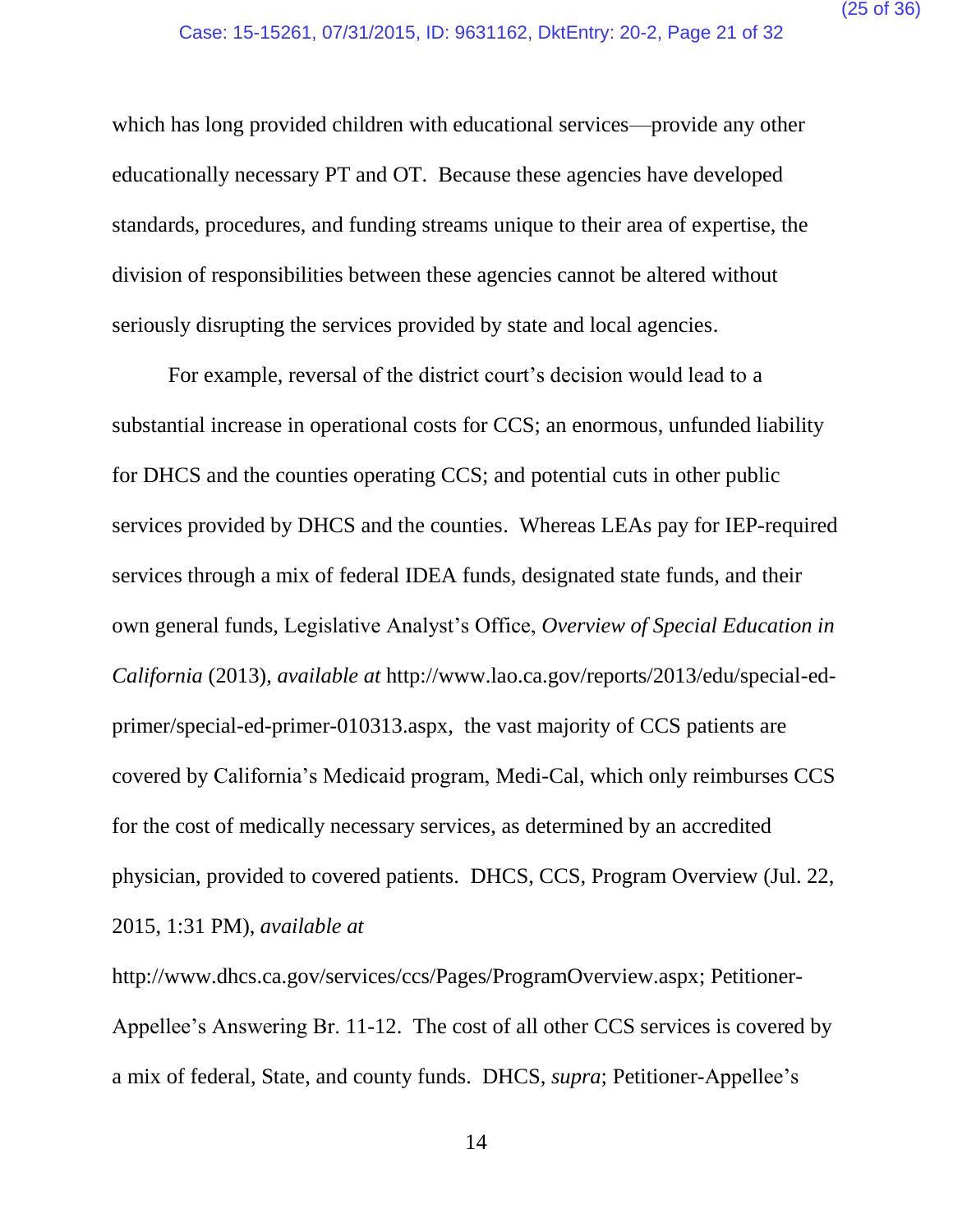Answering Br. 11-12. CCS does *not* receive funds under the IDEA to cover PT or OT provided to disabled children, and if CCS were required to provide these services without a CCS-approved physician's prescription, it is uncertain whether any funds currently provided to the LEAs could or would be made available to CCS for such services. Unable to rely on Medi-Cal funding for the services, DHCS and the counties would have to divert funds earmarked for other essential services, such as law enforcement, medical care for the indigent, social services, communicable disease control, and services for the mentally ill.

Forcing CCS to cover services that have not been deemed medically necessary by a physician, much less a CCS-approved physician, would also place DHCS and the counties in a role that they are neither accustomed nor qualified to handle. DHCS and the counties oversee the provision of medical services; they do not oversee the provision of educational services. Needless to say, neither DHCS nor the counties have the experience and expertise needed to provide educational services that are not medically necessary.

Indeed, if CCS had to provide services that are educationally necessary but not medically necessary, the division of responsibility between DHCS and CDE, and the corresponding division of responsibility between CCS and the LEAs, would become unworkable. Instead of having CCS determine whether services are medically necessary, as the law currently requires, parents seeking to challenge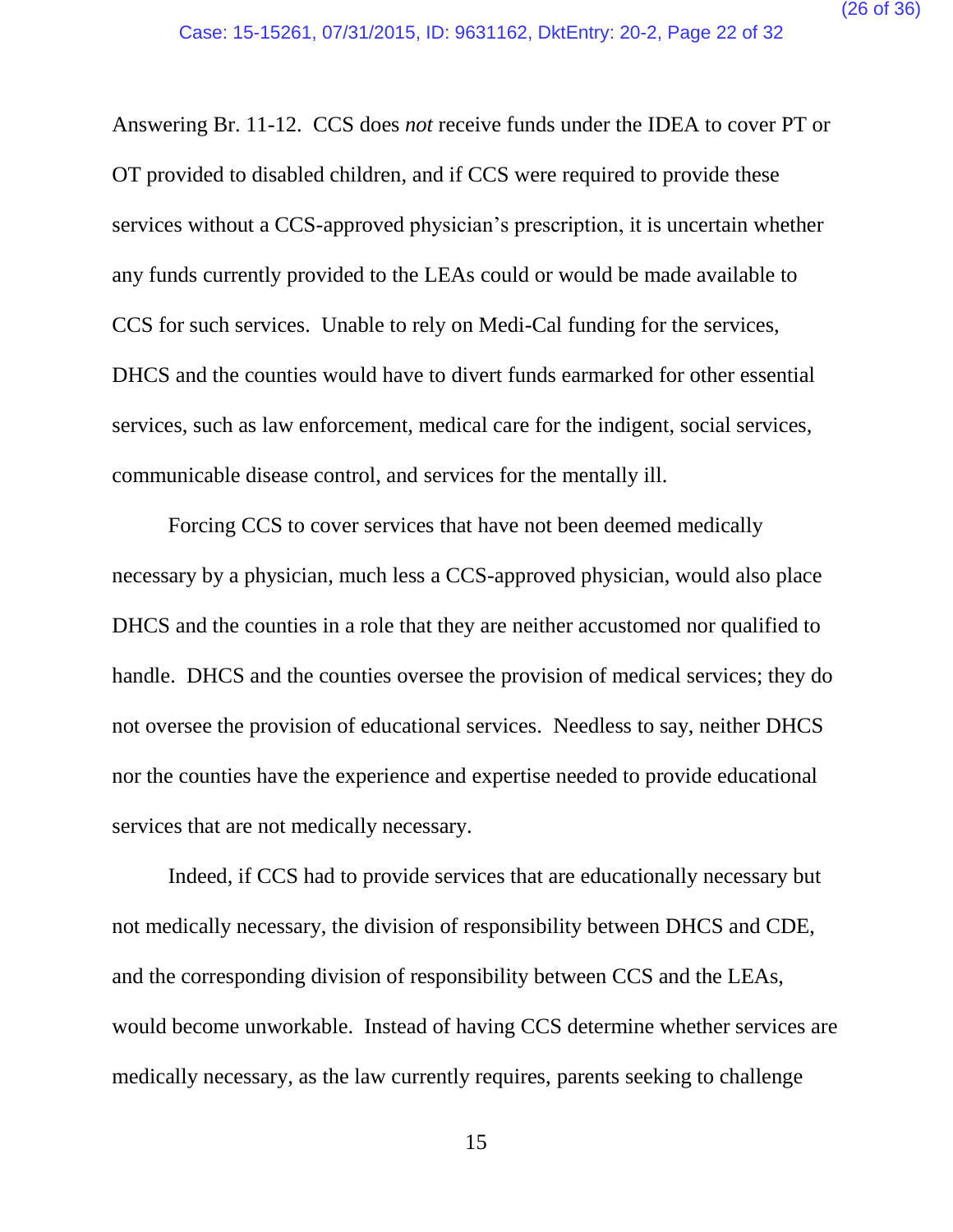CCS' initial assessments could enlist private therapists—who are not qualified to determine medical necessity—and administrative law judges to decide whether additional services are *medically* necessary. Under this process, DHCS, the counties, and the LEAs would be unable to predict when and to what extent they will be responsible for providing services.

Thus, any alteration to the current system for delivering services to children with disabilities would have far-reaching, deleterious consequences for the operations of state and local government agencies, for the financing of these services, and ultimately, for the families and the larger communities served by these agencies.

## <span id="page-26-0"></span>**B. A Decision in Parents' Favor Would Create a Patchwork of Appeal Processes that Would Be Impossible for CCS to Administer and for CCS Families to Navigate.**

For almost a century, CCS has provided far more than just medical services that are educationally necessary. To ensure that disabled children – including those children who have not yet reached school age – receive *all* medically necessary services, CCS has established a carefully crafted process for providing these services, including an appeals process that ensures that covered children can get second opinions from qualified physicians.

When the California Legislature integrated CCS into the State's delivery of FAPE, the Legislature emphasized its desire to "coordinate" existing programs for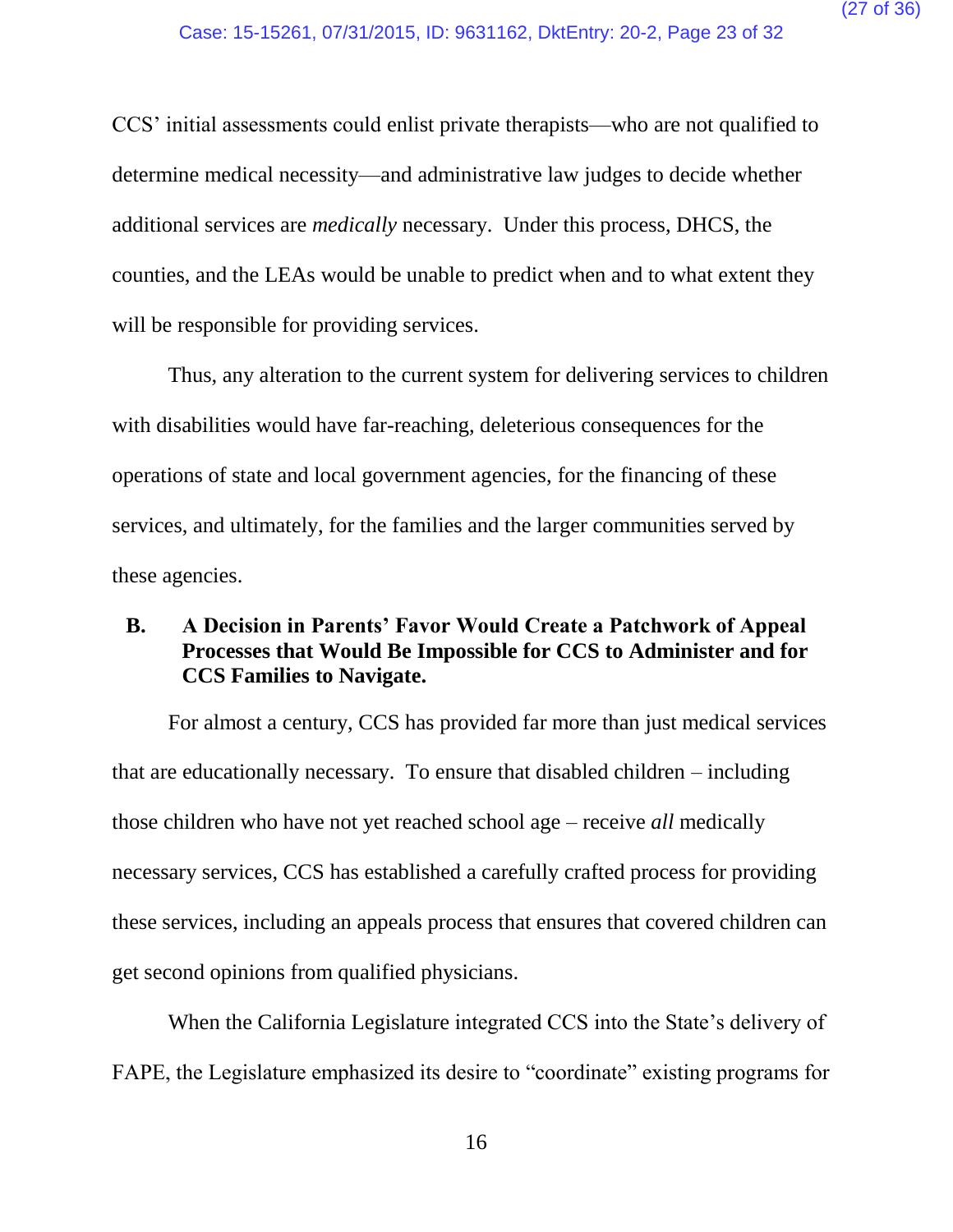children with disabilities. 1984 Stat. 673. "[T]o better serve the educational needs of the state's handicapped children," *id*., the Legislature recognized the importance of CCS and the medical services it provides and preserved CCS' process for appealing medical necessity determinations for medical therapies provided to disabled children in the school setting. Having a single process for appealing all medical necessity determinations minimizes confusion, promotes uniformity of expectations and standards for all CCS patients, parents, and staff, and reduces administrative costs.

However, under the dual appeal process urged by Parents, MTP patients alone among CCS patients—could contest medical necessity determinations through a separate appeals process without the benefit of any other physician's medical opinion. Under the scheme advanced by Parents, a medical necessity determination involving a child who has not yet reached school age (i.e., a non-MTP patient) could only be appealed according to CCS' process, but once that child reached school age and arguably had an educational need for these medical services, the child could opt for a different appeal process. This dual process would also allow a family to follow one appeal process to contest medical necessity determinations from CCS' MTP but require the family to follow an entirely different appeal process to challenge medical necessity determinations for any other services provided by CCS for that family. Finally, this dual process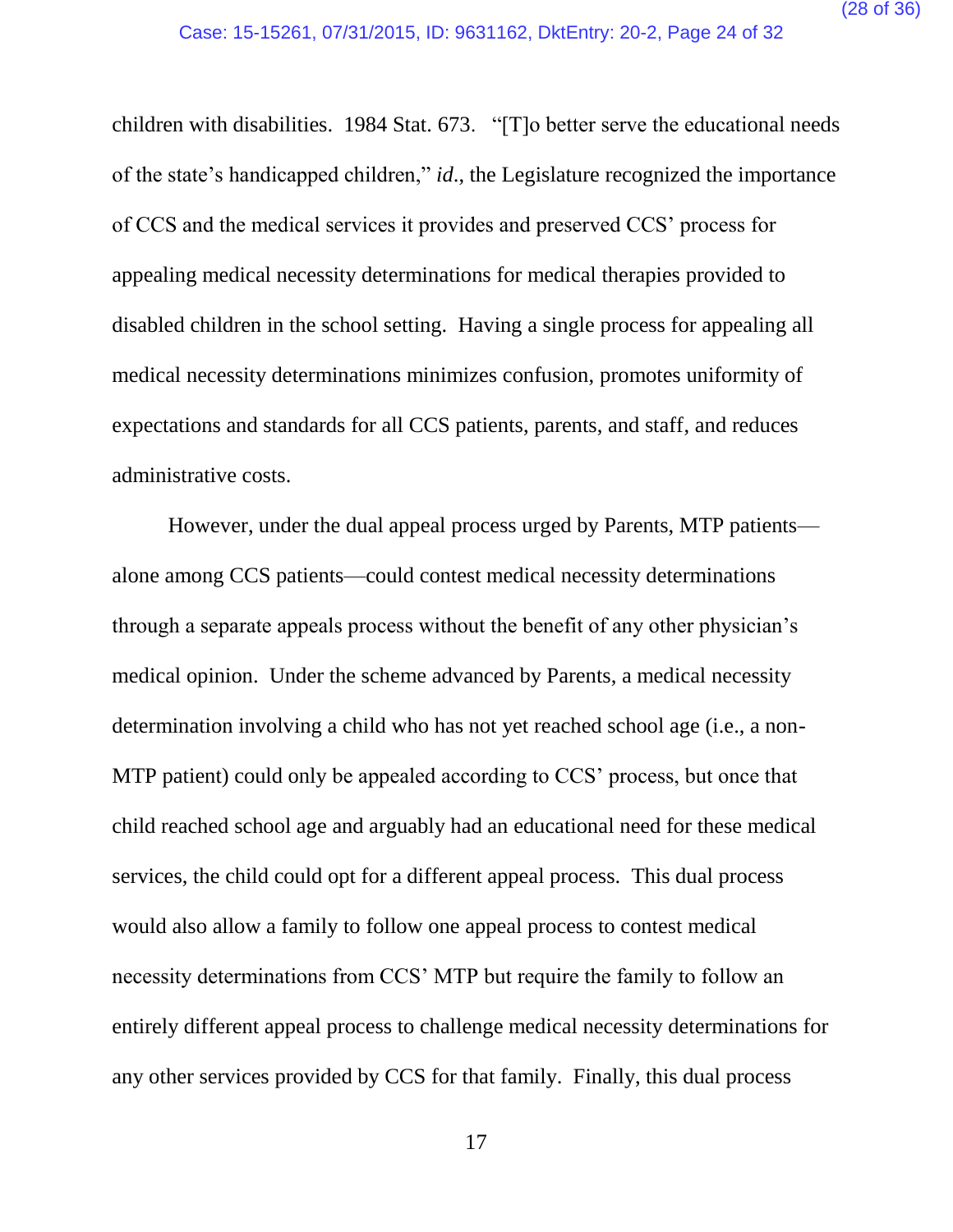would allow that administrative law judges and federal courts decide whether services are medically necessary based on the opinions of non-physicians. Besides defying logic, this scheme would be an administrative nightmare for DHCS and the counties to administer. It is also unduly complex, risks inconsistent decisions, and creates unnecessary confusion for families already confronting difficult and stressful circumstances.

Given that the appeal process urged by Parents would fail to improve the consistency or quality of medical necessity determinations, and would instead create needless confusion among CCS patients, parents and staff, this Court should reject Parents' position.

# <span id="page-28-0"></span>**C. Parents Should Not Be Allowed to Cherry Pick the Process by Which They Contest a Medical Necessity Determination or the Agency that will Provide Services for Their Child.**

The present lawsuit is nothing more than an attempt by Parents to circumvent the CCS appeal process and to force CCS to provide services beyond the scope of its mandate. Parents had previous experience with the CCS appeal process but chose not to avail themselves of it again. Instead, Parents filed a claim against both CCS and their child's LEAs, using the IDEA's special education hearing process in the hopes of forcing the agencies to provide additional services. Inexplicably, Parents settled with the LEAs and chose to go after CCS alone for additional PT and OT, even though the LEAs were legally obligated to provide any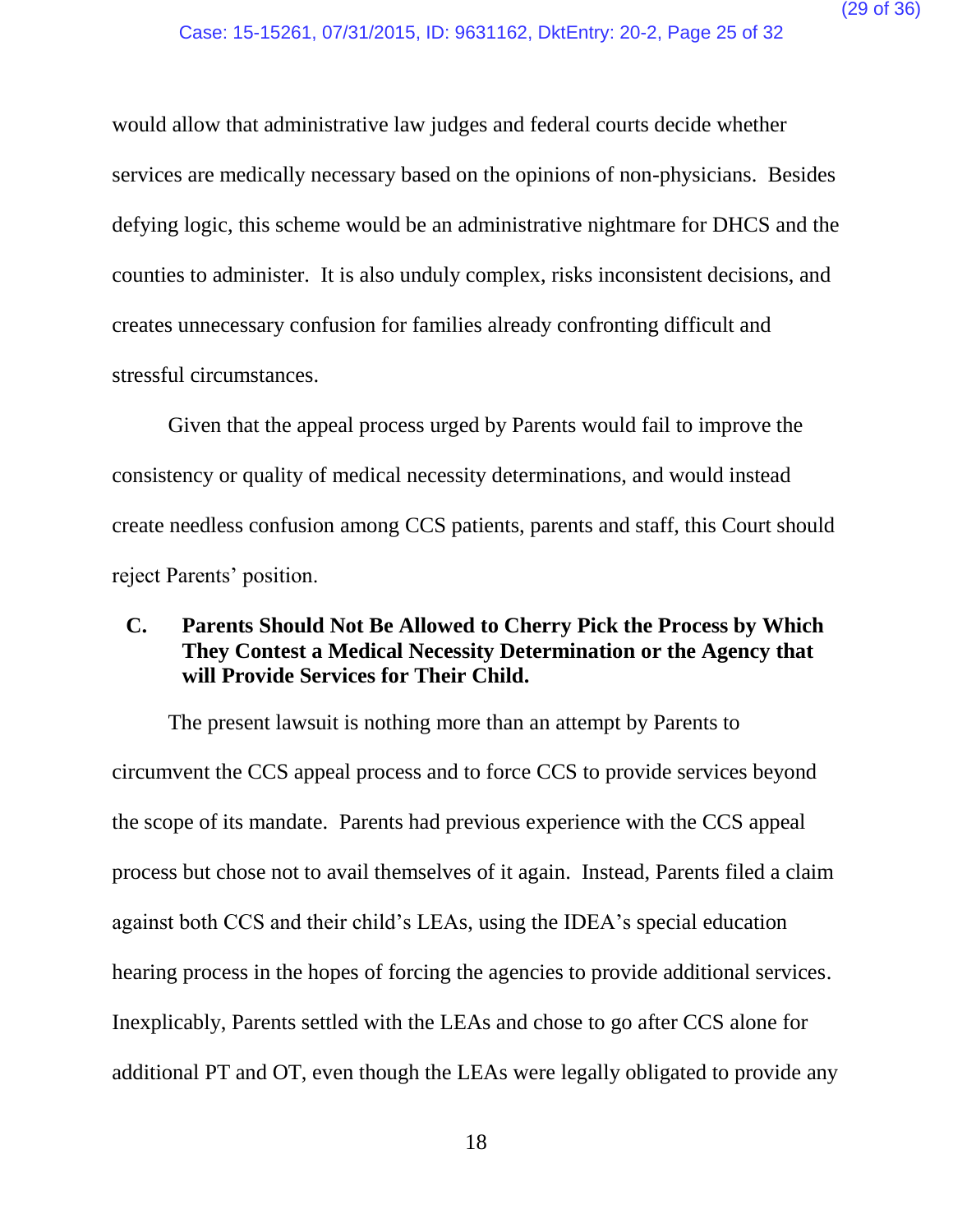additional, educationally necessary services they were seeking. Parents had the right to make these strategic decisions. But they do not have the right to disregard the process carefully crafted by the California Legislature to meet the medical and educational needs of *all* disabled children. Neither federal nor state law gives Parents the power to cherry pick the process for appealing the scope of services provided by CCS.

In 2008, when J.C.'s OT prescription was reduced, Parents obtained firsthand experience with the CCS appeal process. CCS offered a panel of expert physicians for J.C.'s mother to obtain a second opinion, but the expert selected by J.C.'s mother concluded that J.C.'s OT should be reduced rather than increased. (*See* Excerpts of Record at 53:7-15.)

In 2012, by contrast, when Parents were again dissatisfied with the PT and OT prescribed, they deliberately ignored CCS' offer to proceed with the expert physician appeal process at CCS' expense. Instead, they sought second opinions from private therapists and brought a special education due process challenge even though they knew that the appropriate procedure for appealing a medical necessity determination lay with the CCS appeal process.

In addition to refusing to follow the appropriate process for challenging the medical necessity determination, Parents chose to relieve the governmental entity required by law to provide the additional therapy ordered by the administrative law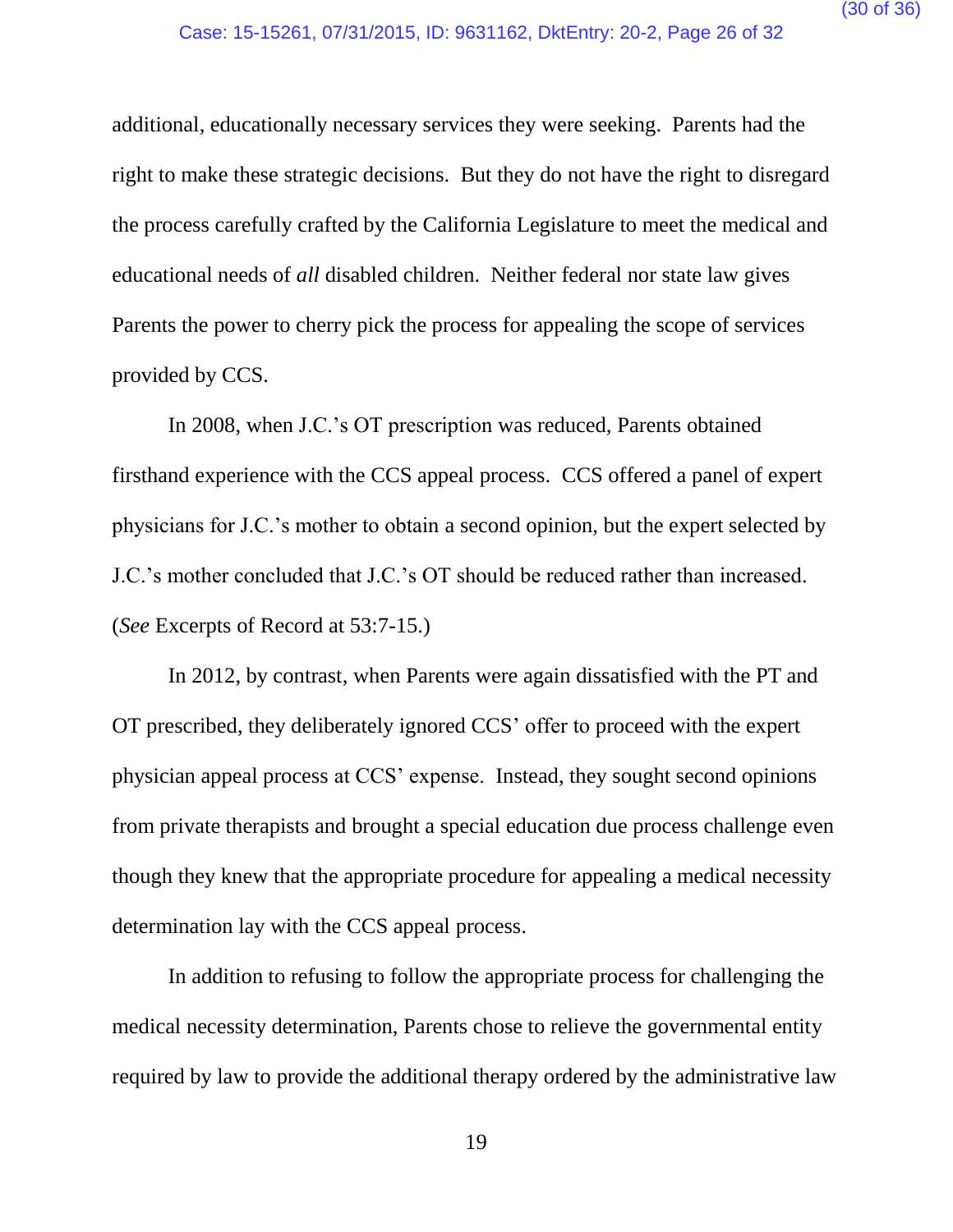judge of that responsibility. Under California law, the LEAs were responsible for any additional therapy educationally necessary for J.C. *See* Cal. Gov't Code §§ 7573, 7575(a)(2). Yet, Parents chose to settle with the LEAs and release them from any further responsibility for J.C.'s PT and OT. *See* Petitioner-Appellee's Answering Brief 17. Having agreed to forego any additional therapy from the LEAs, Parents should not be allowed to circumvent state laws to obtain such services from CCS.

Parents knew about the process for challenging the medical necessity determination but chose not to avail themselves of it. Parents also knew that the LEAs would be responsible for any additional therapy that was educationally necessary but not medically necessary but chose to relieve the LEAs of that responsibility. Having made those strategic choices, Parents cannot rewrite the law to their benefit and cherry pick the procedures that they prefer. Like every other parent with a child in CCS, Parents must follow the rules and procedures laid out by the California Legislature to ensure that the medical and educational needs of *all* disabled children can be met.

#### **IV.**

### **CONCLUSION**

<span id="page-30-0"></span>To provide disabled children with the services they need, the California Legislature has carefully crafted a statutory framework that maximizes and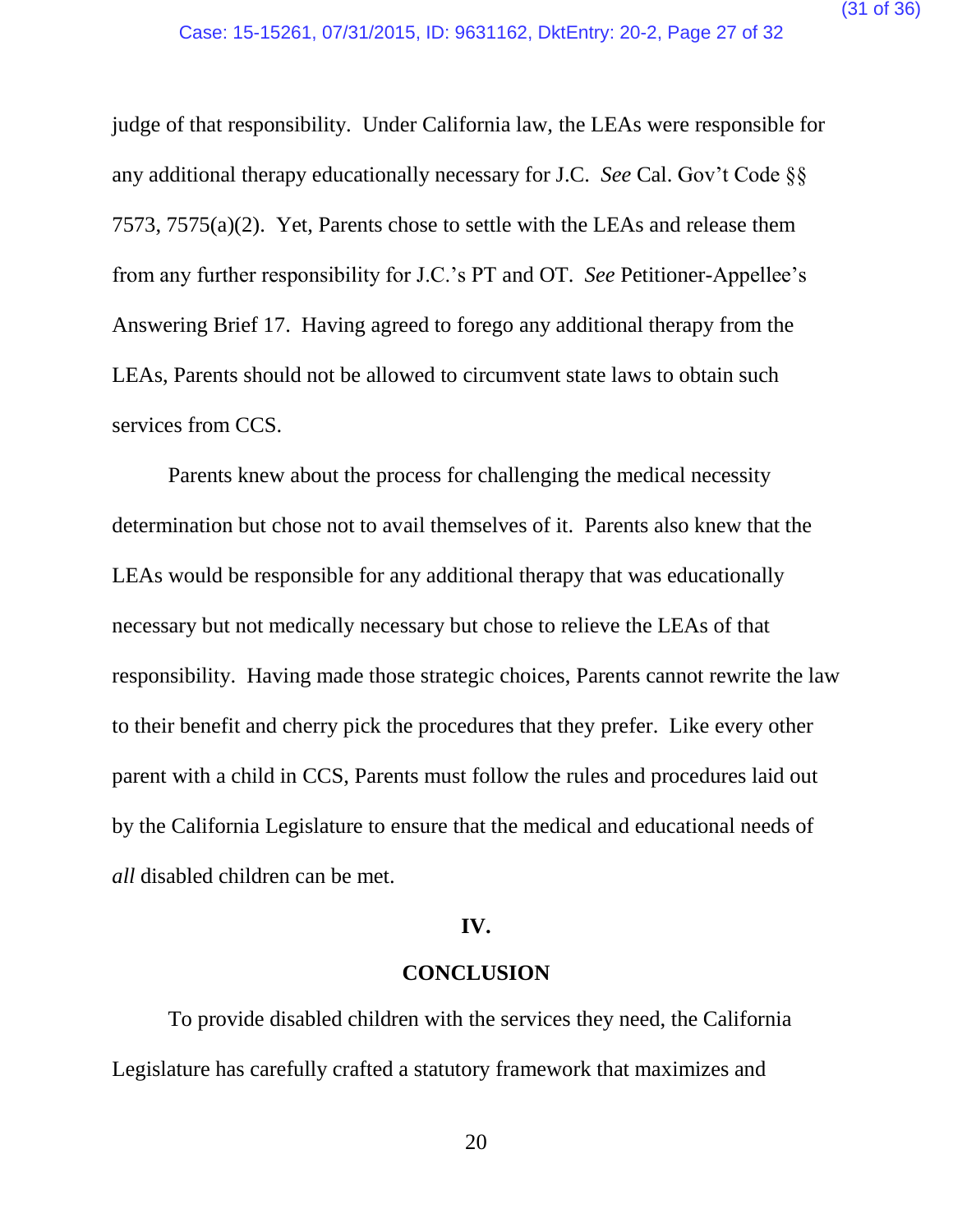coordinates existing programs and services. Under this framework, CCS provides all medically necessary services, while the LEAs provide all other educationally necessary services. And as part of this framework, California has created *separate* procedures for challenging decisions made by CCS and the LEAs. The Parents knew about the procedure for appealing CCS' determination but chose to disregard it. The Parents also knew that the LEAs were responsible for providing all educationally necessary services that are not medically necessary but chose to relieve the LEAs of that responsibility through a settlement. Having made these strategic choices, the Parents cannot force CCS to employ their chosen procedure to force CCS to provide services that they are not legally obligated to provide.

A contrary conclusion would have serious repercussions on the provision of services to children with disabilities in California. It would open the floodgates to demands for CCS to provide non-medically necessary PT and OT services. It would allow parents to ignore the requirement that a CCS-certified physician provide a second evaluation of a child whenever they are dissatisfied with the initial CCS determination. It would place the Office of Administrative Hearings and, thereafter, the federal courts in the position of resolving disputes about a child's *medical* need for therapy. And it would upend the State Legislature's longstanding division of agency responsibilities for children with disabilities by forcing CCS to provide services that are not medically necessary. Given CCS' limited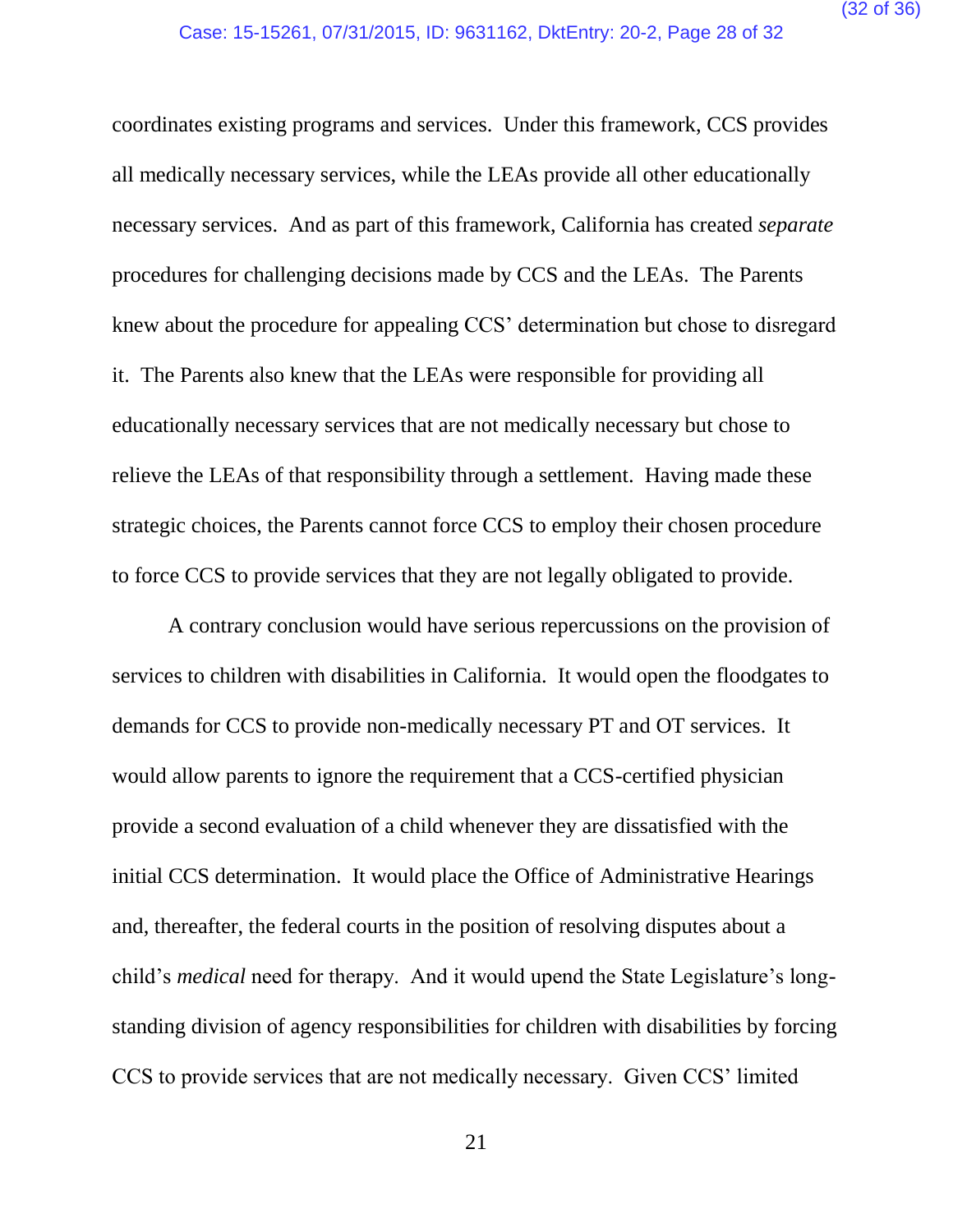resources and the costly nature of these services, the program's ability to serve truly needy children and to provide other vital public services would be compromised.

For the reasons set forth above, and those in the brief of Petitioner-Appellee, the district court's judgment in favor of Petitioner-Appellee and dismissing Real Parties in Interest-Appellants' counterclaim and motion for stay put should be affirmed.

Dated: July 31, 2015

Respectfully submitted,

ORRY KORB COUNTY COUNSEL

By:  $\frac{|S|}{|S|}$ JENNY S. LAM Deputy County Counsel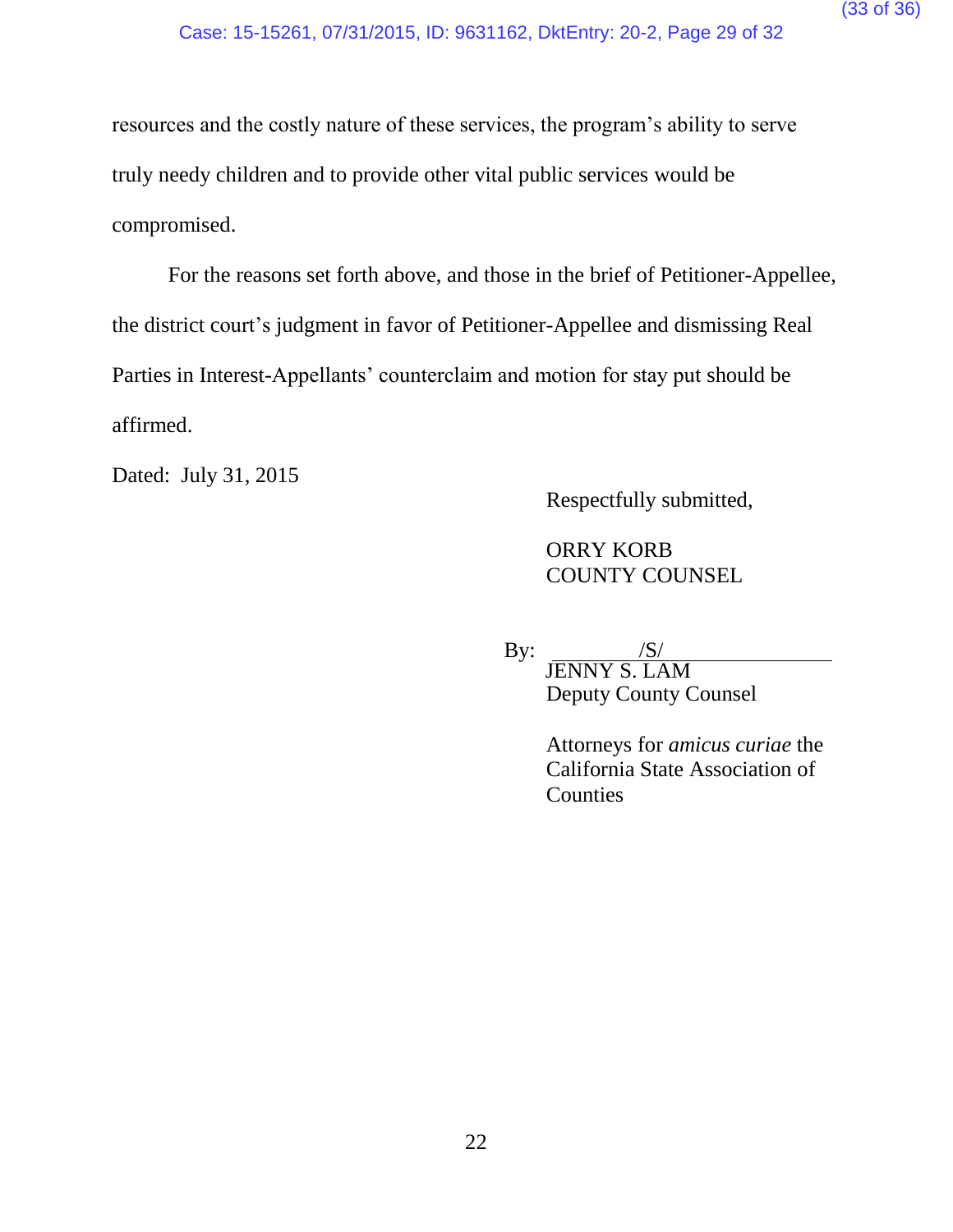Case: 15-15261, 07/31/2015, ID: 9631162, DktEntry: 20-2, Page 30 of 32

# **STATEMENT OF RELATED CASES**

<span id="page-33-0"></span>Attorneys for CSAC are not aware of any related cases pending in this

Court, as defined in Ninth Circuit Rule 28-2.6.

Dated: July 31, 2015

Respectfully submitted,

ORRY KORB COUNTY COUNSEL

By:  $\frac{|S|}{|S|}$ JENNY S. LAM Deputy County Counsel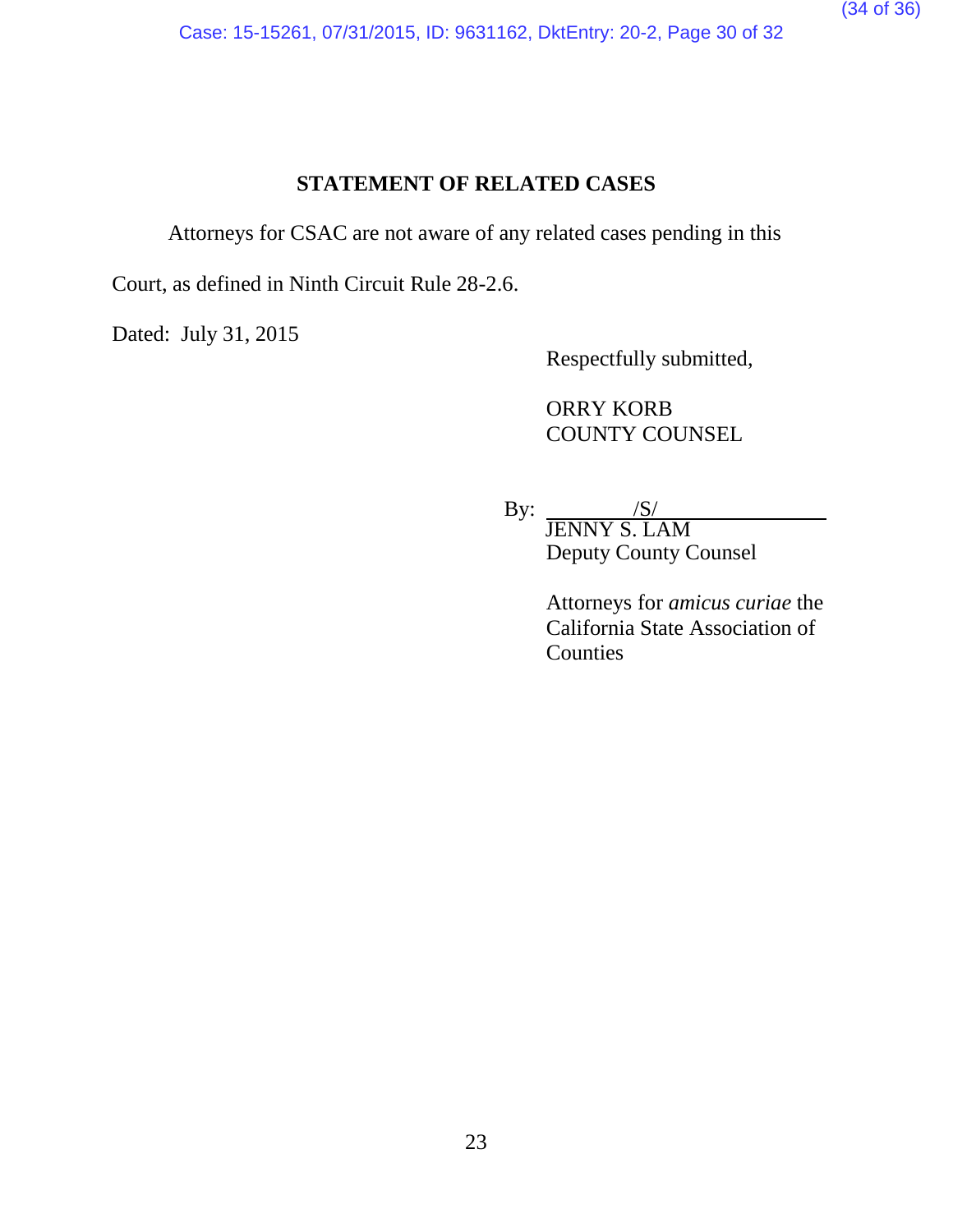Case: 15-15261, 07/31/2015, ID: 9631162, DktEntry: 20-2, Page 31 of 32

# **CERTIFICATE OF COMPLIANCE**

<span id="page-34-0"></span>I certify that, pursuant to Federal Rule of Appellate Procedure 32(a)(7)(c)

and Ninth Circuit Rule 32-1, the attached *amicus curiae* brief is proportionately

spaced, has a typeface of 14 points or more, and contains approximately 4,851

words.

Dated: July 31, 2015

Respectfully submitted,

ORRY KORB COUNTY COUNSEL

By:  $\frac{|S|}{|S|}$ JENNY S. LAM Deputy County Counsel